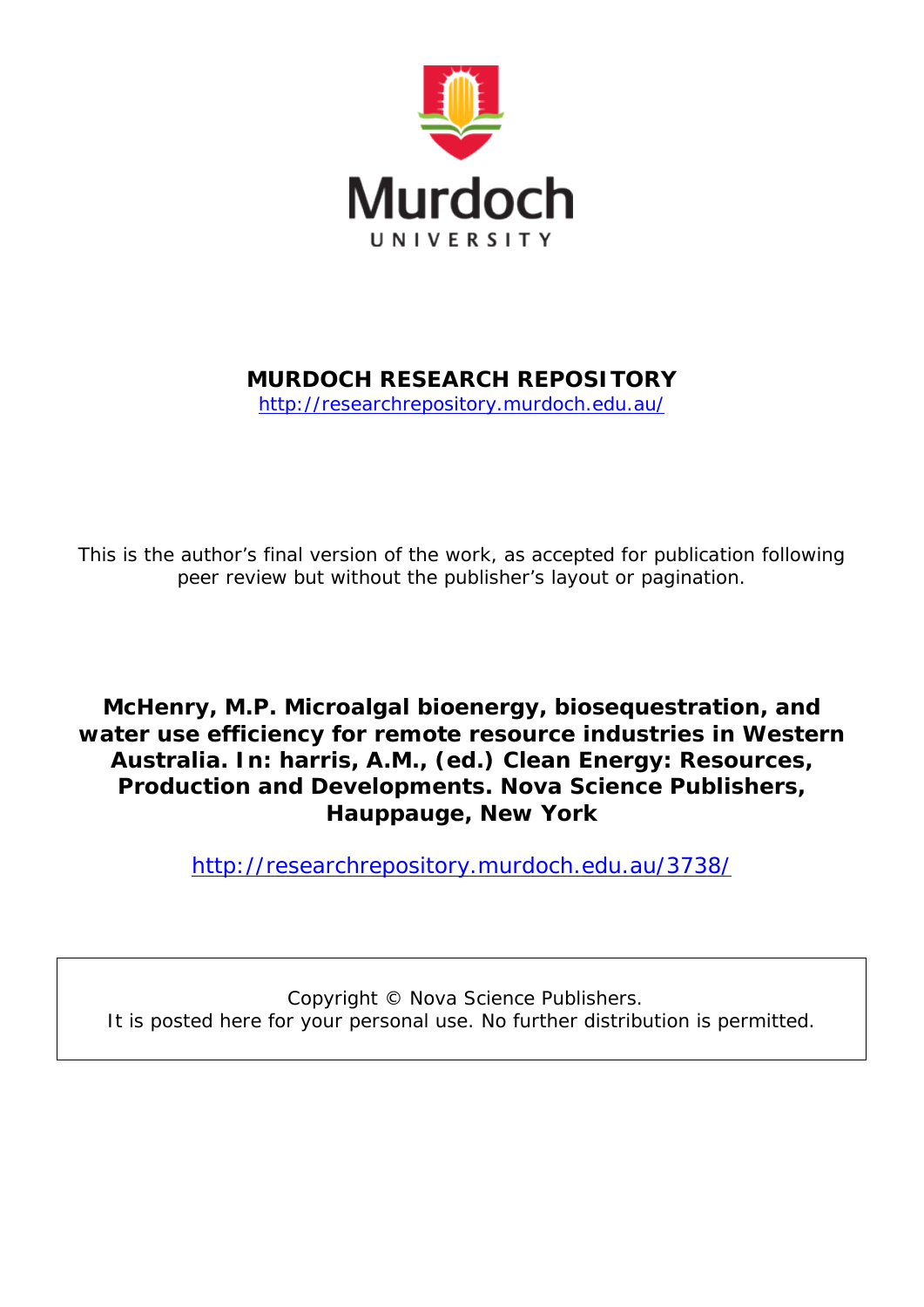# **Microalgal bioenergy, biosequestration, and water use efficiency for remote resource industries in Western Australia.**

Mark P McHenry School of Engineering and Energy Murdoch University 90 South Street, Murdoch, Western Australia, 6150 +61 430 485 306 E-mail address: mpmchenry@gmail.com

## **ABSTRACT**

In 2008-09, the mining sales value in Western Australia (WA) was AUD71.3 billion [1]. The resource industry continues to generate significant infrastructure investment and supply expansion developments in remote and arid regions of the state. The sector is also a major driver of liquid fuel demand growth, and currently represents approximately 40% of total transport fuel use, and around 60% (more than 2,000 ML) of diesel consumption in WA each year [1]. The gas and electricity supply interruptions from the June 3 2008 Varanus Island gas facility explosion led to temporary production cuts in several major resource operations [2], and subsequently lead to a focus on diversifying to an increasingly indigenous clean energy supply portfolio [3]. The potential of microalgae technology to address such energy and carbon (C) emissions issues, within a limited water context in the energy intensive Australian resource industry, is substantial. However, there is much research and development investment required for microalgal bioenergy, biosequestration, and water use efficiencies to be integrated into mineral resource production streams. This work explores microalgal biological capacity in the region, microalgal technological developments to date, and the synergies required for microalgae production developments to generate cost-effective and robust returns in the demanding resource industry in the remote and arid mining context.

## **INTRODUCTION**

Mining is a major contributor to Western Australia's (WA) robust economic growth, and the state hosts 513 commercial mineral projects with 893 operating mine sites producing over 50 different minerals [1] (See Figure 1). Due to the energy demand scale and associated costs, a large proportion of the mining transport fuels are supplied from Singapore refineries rather than the local BP refinery in Kwinana, south of Perth [3].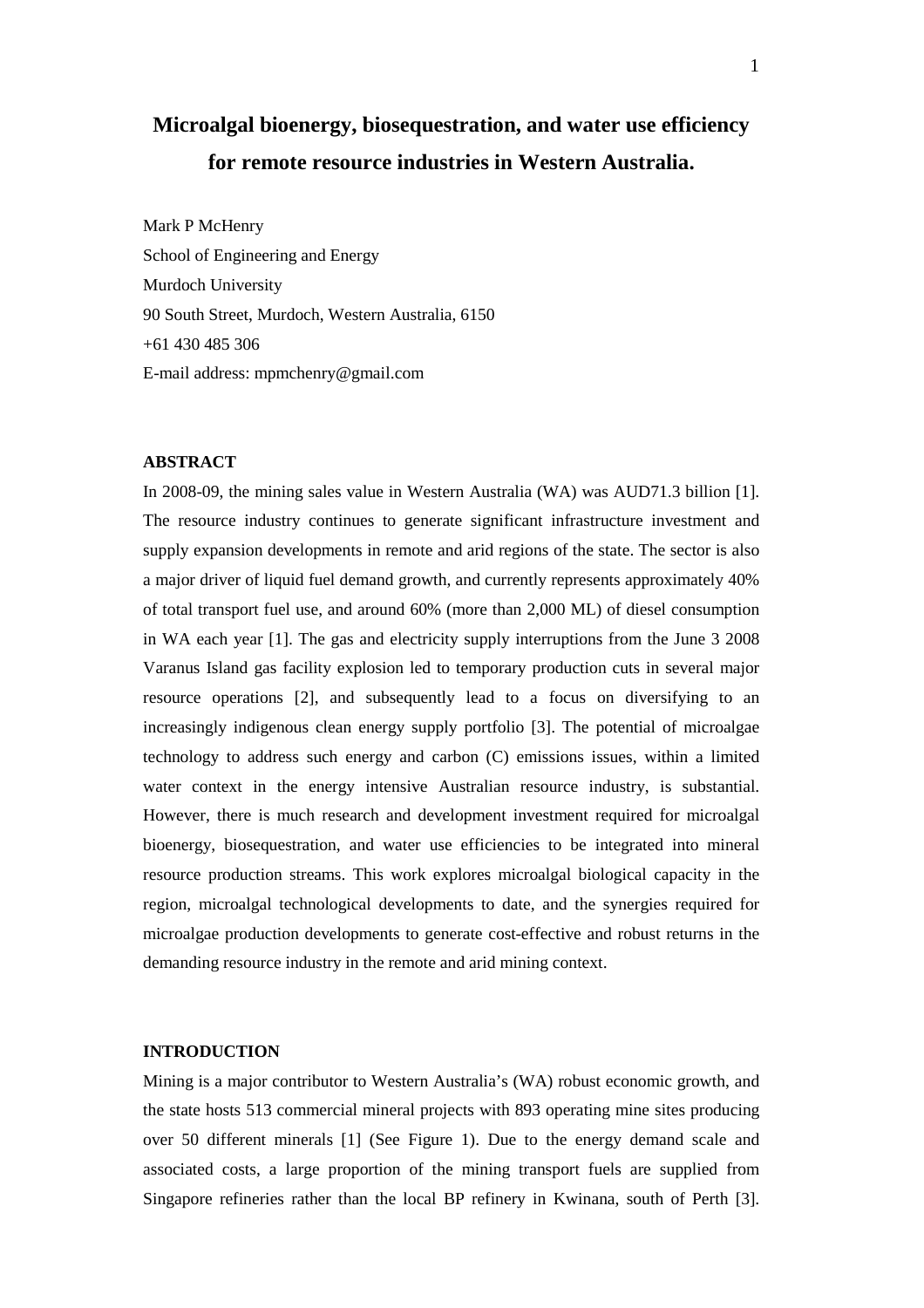Therefore, Australian diesel prices are closely linked to the Singapore benchmark price. The 2009 bulk diesel prices in Australia roughly ranged from USD0.50  $L^{-1}$  to USD0.70  $L^{-1}$ <sup>1</sup> (pre-tax), and the resource industry generally enjoys competitive long-term energy supply contracts [4]. The suitability of microalgae for mining bioenergy in Australia is thus fundamentally tied to the Singapore mineral oil price. At  $\text{USD60}^{\text{a}}$  a barrel<sup>b</sup> for crude mineral oil, microalgal oil would be cost competitive at an estimated USD0.41  $L^{-1}$ , whilst at USD80 a barrel, microalgal oil would compete at USD0.55  $L^{-1}$  (all pre-tax). Therefore, a reasonable medium-term target price for price competitive microalgal oil for use in microalgal biodiesel production with mineral diesel is USD0.48  $L^{-1}$  pre-tax.

An economic analysis undertaken by Chisti (2007) compared the operating costs of current industrial-scale photobioreactors (PBRs) and open ponds. Assuming 30% oil content by weight, the current cost of small-scale production for the PBR was estimated at USD9.83  $L^{-1}$  and the open pond was USD12.6  $L^{-1}$  [5]. At larger scales of 80 ha of ponds and the equivalent biomass production in a modular PBR system, the microalgal oil PBR and pond production price estimation using current technology was projected to be USD1.40  $L^{-1}$  and USD1.81  $L^{-1}$  (pre-tax), respectively [5]. The recovery process comprised roughly half of this total microalgal oil cost [5]. This simplified example describes the scaling issue in basic economics, however, there are a number of additional uncertainties associated with industrial-scale algal production, including resource limitations and supply chain synergies. While microalgal bioindustrial technology is still in its infancy [6], this emerging industry has the potential to revolutionise nutrition, agriculture, aquaculture, pharmaceutical and biofuel biotechnology [7]. This chapter argues that algae also have the potential to redefine the supply chain of mining systems in regional and remote areas with limited access to conventional energy and water supplies.

 $\overline{a}$ 

a At the time of writing 1AUD was worth 0.85 USD.

<sup>&</sup>lt;sup>b</sup> A barrel of oil is approximately 156 L.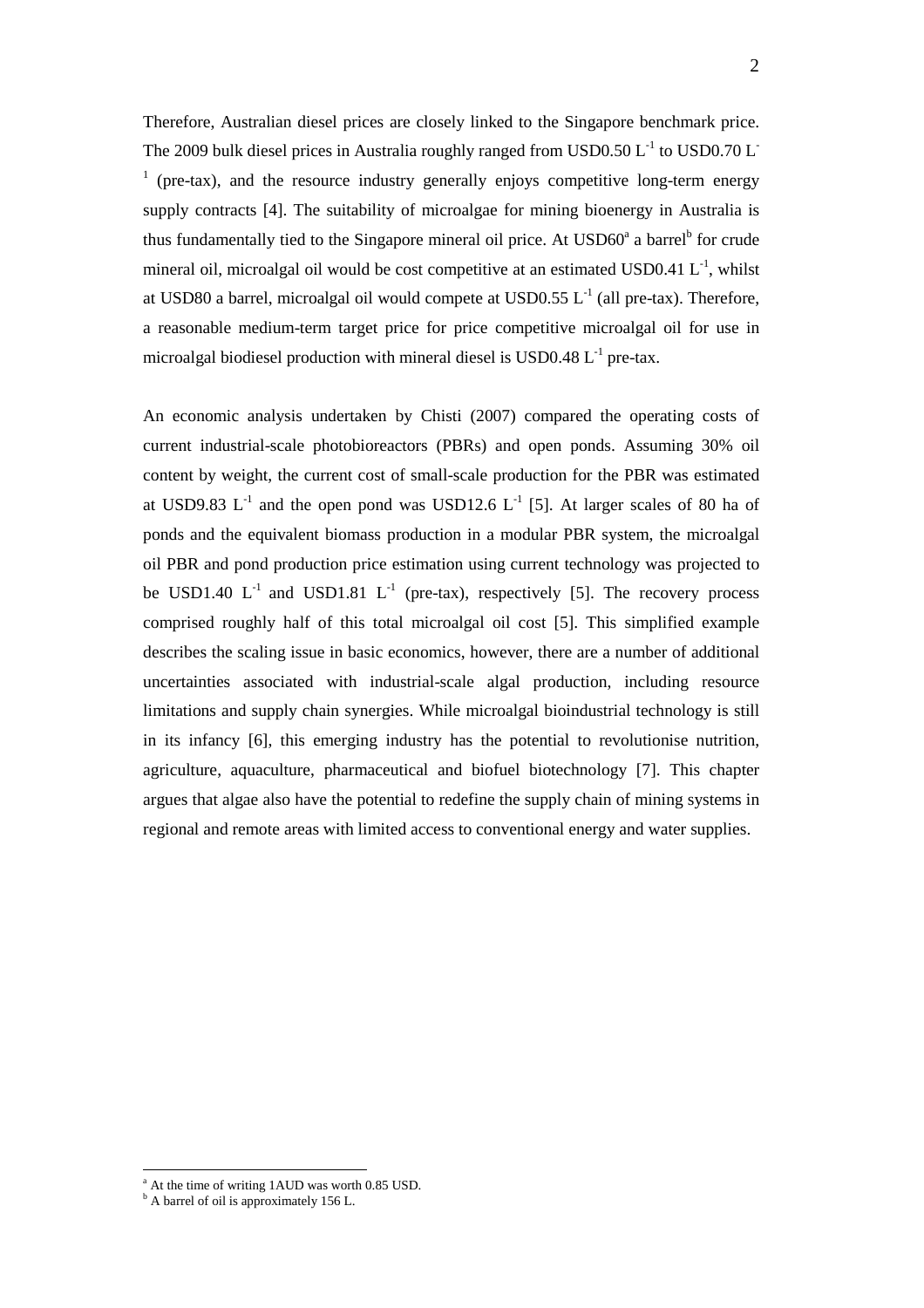

Fig. 1: Major mineral and petroleum projects in WA. Source:  $<sup>1</sup>$ .</sup>

## **THE ENORMOUS POTENTIAL FOR MICROALGAL ENERGY**

Current global biofuel production is dominated from terrestrial plant and animal sources. This supply is increasingly unlikely to be able to produce sufficient volume to offset current demand, and has significant negative impact on global food prices and security [3, 5]. In terms of volume, microalgae appear to be the only source of renewable biofuel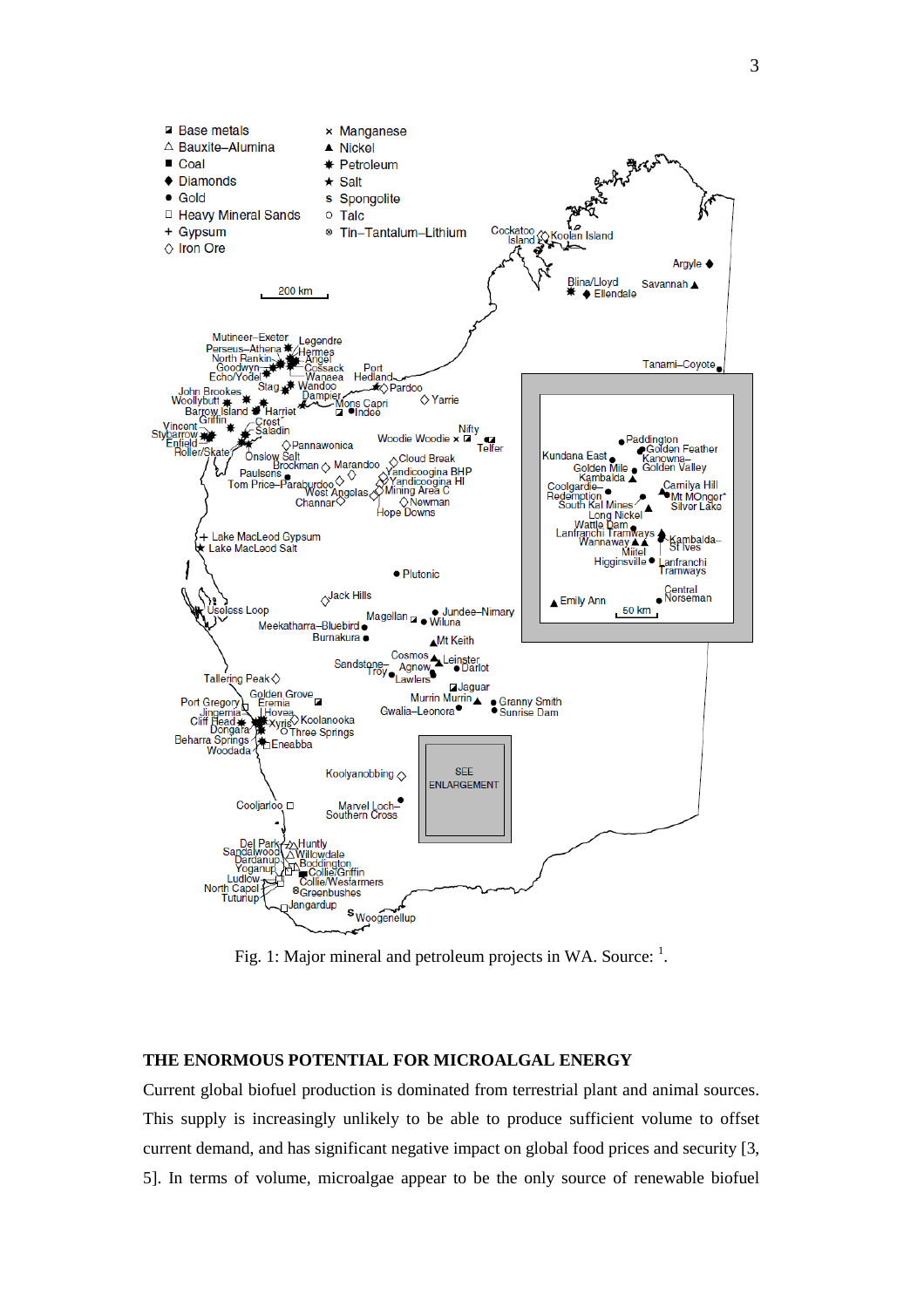capable of meeting the growing global demand for transport fuels [5]. However, aquatic microalgal biofuel production is currently more expensive than land-based production, although this may change with greater knowledge of the unique attributes and high production mass potentials of microalgae [5].

Algae are a diverse group of organisms generally categorised as either macroalgae (i.e. seaweed), or microalgae, which are typically unicellular [7]. Some microalgae rely strictly on photosynthesis, and others metabolise sugars [7]. Mixotrophic<sup>c</sup> cultivation of microalgae utilises their ability to consume carbon (C) substrates, and perform photosynthesis concurrently [8]. Culturing algae mixotrophically can render solar energy as a supplemental energy source, as organic substrates form the primary energy source [8] as exogenous C sources offer a pre-fabricated form of chemical energy [7]. The maximum specific growth of mixotrophic culture is higher than heterotrophic<sup>d</sup> culture for most microalgae [8]. For perspective, heterotrophic culture of *Chlorella* culture in a stirred fermentor tank should in theory attain 91-353 g  $L^{-1}$  day<sup>-1</sup> at a cost lower than  $USD3 kg^{-1} [8]$ .

Microalgae biomass can be used as a form of energy [9]. Microalgae can provide several renewable bioenergy products, including methane from anaerobic digestion, photobiologically generated hydrogen, ethanol from fermentation, or biodiesel from transesterified microalgal oils [5, 10]. Microalgae biomass can also be gasified to produce combustible gases, or pyrolysed to produce gas, liquid, or solid fuels<sup>e</sup>, which can all be used directly, or as a feedstock for biorefineries [10]. Integrated biorefineries use all components of materials to produce useable products, which lowers the production costs of each output product [5, 12]. Biorefineries are in operation in Canada, Germany, the USA, and Australia for terrestrial crop biofuels, and these approaches can also be used to reduce the cost of microalgal conversion. Integrated microalgal biorefineries can simultaneously produce biodiesel, animal feed, biogas, and electricity [5, 10]. Such technologies show promise for translating small-scale demonstration of C neutral microalgal biodiesel production (by utilising waste biomass after oil extraction to provide the processing energy requirements) into industrial-scales [5].

 $\overline{a}$ 

<sup>&</sup>lt;sup>c</sup> Mixotrophic means combining autotrophic and heterotrophic mechanisms to obtain nutrition. Autotrophic means obtaining nutrition by either using light as an energy source (phototrophic), or oxidising inorganic compounds (lithotrophic).

<sup>&</sup>lt;sup>d</sup> Heterotrophic means obtaining nutrition by digesting organic compounds.

<sup>&</sup>lt;sup>e</sup> Yields of microalgal hydrogen by pyrolysis and steam gasification increase with higher temperatures, with steam gasification yielding greater yields than pyrolysis Demirbas, A., *Thermochemical conversion of mosses and algae to gaseous products.* Energy Sources, 2009. **31**: p. 746-753.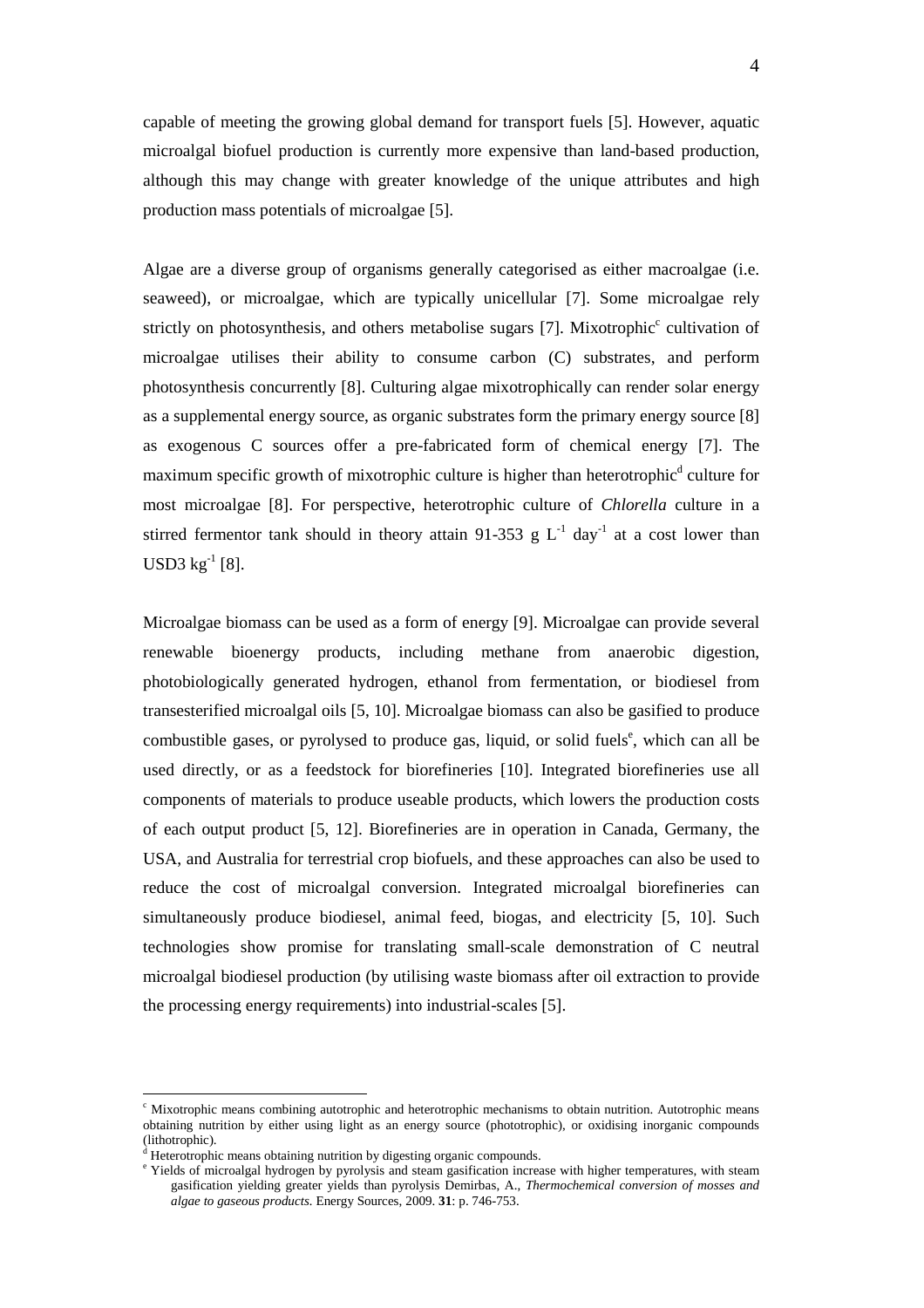Microalgal production techniques can be used to enhance relative proportions of internal constituents, such as increased lipid production for producing polyunsaturated fatty acids and triglycerides to increase biodiesel output [7, 13]. The introduction of environmental stresses such as nutritional deficiencies result in decreased microalgal cell division and higher lipids production [14, 15]. This demonstrates that progressive optimisation of nutrients and trace minerals specific to particular cultured species can incrementally enhance yields of specific products [16]. New laboratory-based trace mineral and other nutrient optimisation research is showing very promising results to incrementally enhance commercial system yield and process cost-effectiveness [16]. Enhancing sugar and starch production increases the relative proportion of ethanol, while any increase in waste biomass can increase pyrolysis and gasification inputs [13]. However, much research is required to better understand molecular processes to optimise starch fermentation into ethanol and hydrogen, and improved conversion of starches into lipids for biodiesel [17]. There is also much research required to develop more efficient microalgae conversion of solar to chemical energy [15, 18].

#### **THE SOLAR RESOURCE DEPENDENCY**

The applicability of specific renewable energy technologies depends heavily on the local availability of renewable resources. Biofuel production is ultimately a means of collecting and storing solar energy [15] and photosynthesis plays a central role in biofuel production [13]. As microalgae cell factories are driven by photosynthesis, their production is dependent on the solar resource. In the USA, the average incident solar energy at the earths' surface is between 12 and 22 MJ  $m^{-2}$  day<sup>-1</sup>. Australia has a slightly higher incident solar energy resource range from 13 to 24 MJ  $m<sup>-2</sup>$ . However around 90% of the Australian continent ranges between 18 and 24 MJ  $m<sup>2</sup>$ , and almost 50% of the continent receives between 22 and 24 MJ  $m^2$ . Using the theoretically maximum photosynthetic efficiency of 11.6%, the maximum conversion of solar to chemical energy is around 1.4-2.55 MJ m-2  $\text{d}$ ay<sup>-1</sup> in the USA [15], or between 1.43-2.78 MJ m<sup>-2</sup>  $\text{d}$ ay<sup>-1</sup> in Australia. The 50% of the Australian continent with excellent solar resources, also hosts the vast majority of mining operations. In this half of the continent, the maximum solar to chemical energy conversion potential is between 2.55-2.78 MJ  $m^{-2}$  day<sup>-1</sup>. The vast majority of the state of WA exhibits this potential and also hosts a very large proportion of the national mine inventory, located primarily in remote arid areas.

The US Department of Energy (DoE) funded open pond microalgal biofuel research in New Mexico, California and Hawaii. The DoE's Aquatic Species Program (ASP) (1978-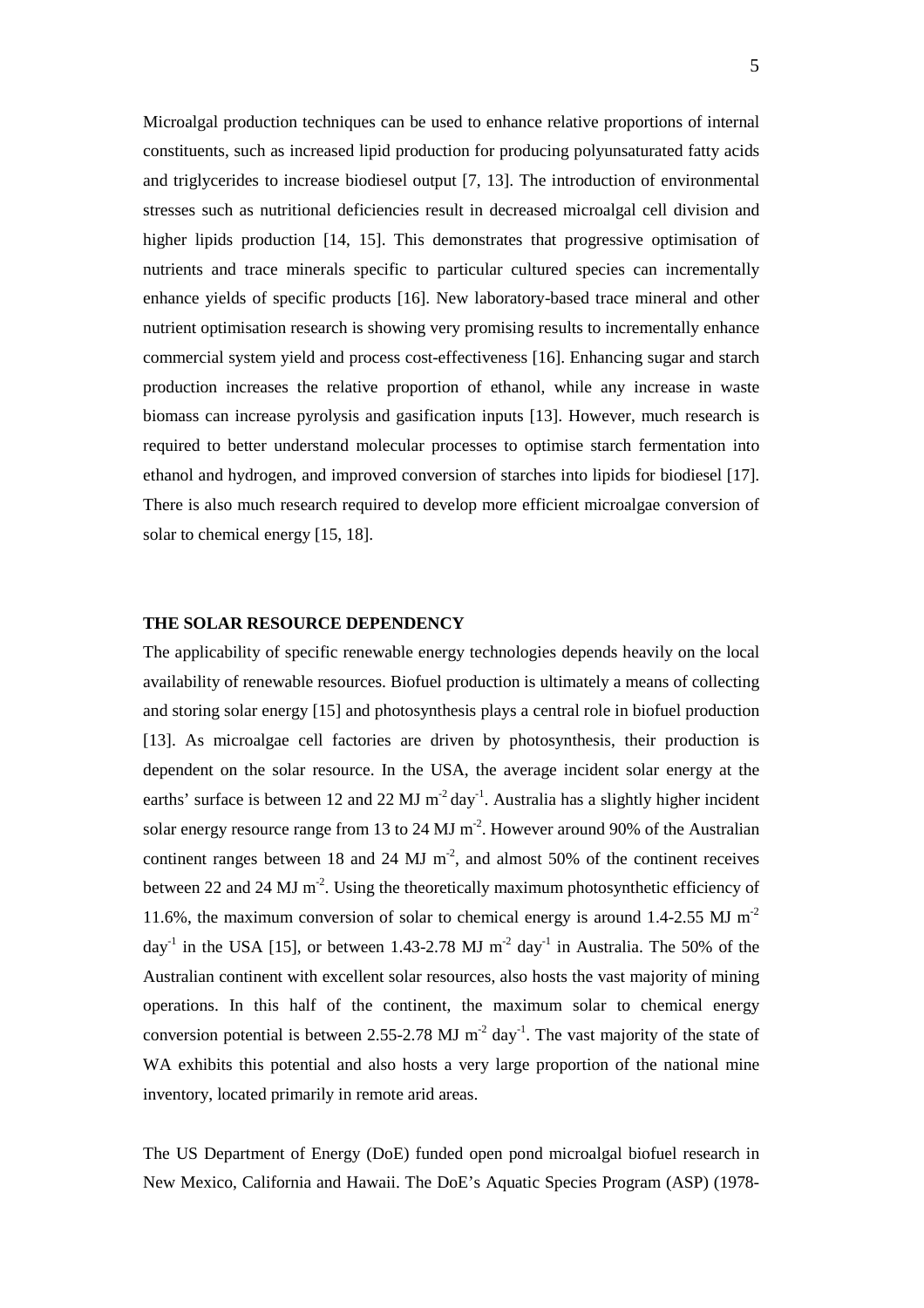1996) [19, 20] discovered that while arid areas provided ample sunlight, such areas can exhibit cooler temperatures at night that limit high production volumes [14]. To maintain consistent production many microalgae species must be kept generally between 20 to 30 degrees Celsius [5]. (See Table 1 for a comparison of monthly mean air temperatures between the USA and Australia). Artificially introducing temperature control is possible, but will add to production complexity and cost. Thus, in general, microalgae production sites must be chosen according to environmental conditions that prove optimum growing conditions [21]. Fundamental limitations to providing optimal growing conditions other than solar energy and temperatures is water and nutrient availability [15, 18].

|           | Karratha | Meekatharra | Darwin | <b>Alice Springs</b> | Mt Isa | <b>Halls Creek</b> | Hawaii | California | Albuquerque |
|-----------|----------|-------------|--------|----------------------|--------|--------------------|--------|------------|-------------|
| Month     | °C.      | °C.         | °C.    | °C                   | °C.    | °C.                | °C.    | °C.        | °C          |
| January   | 29.9     | 31.2        | 28.3   | 28.8                 | 30.3   | 30.4               | 22.8   | 7.5        | 0.9         |
| February  | 29.7     | 30.1        | 28.0   | 27.8                 | 29.4   | 29.7               | 22.3   | 10.2       | 4.2         |
| March     | 30.1     | 28.0        | 28.1   | 25.0                 | 28.1   | 29.0               | 22.4   | 12.9       | 8.1         |
| April     | 29.3     | 23.2        | 28.5   | 20.2                 | 25.4   | 26.9               | 22.9   | 15.5       | 13.1        |
| May       | 25.9     | 17.8        | 27.2   | 15.6                 | 21.0   | 23.5               | 23.6   | 19.0       | 18.1        |
| June      | 23.1     | 14.3        | 25.3   | 12.4                 | 17.7   | 20.4               | 24.8   | 22.2       | 23.6        |
| July      | 21.9     | 13.2        | 24.9   | 11.6                 | 16.6   | 19.8               | 25.3   | 24.5       | 25.3        |
| August    | 22.7     | 14.8        | 26.0   | 14.2                 | 19.2   | 22.4               | 25.7   | 24.2       | 23.8        |
| September | 24.5     | 18.4        | 27.9   | 18.3                 | 23.6   | 26.4               | 25.8   | 22.1       | 19.9        |
| October   | 27.0     | 22.2        | 29.1   | 22.8                 | 26.8   | 29.9               | 25.5   | 17.7       | 13.7        |
| November  | 28.2     | 25.8        | 29.4   | 25.8                 | 28.7   | 31.5               | 24.7   | 11.4       | 6.6         |
| December  | 29.3     | 29.3        | 29.1   | 27.8                 | 29.8   | 31.5               | 23.7   | 7.1        | 1.5         |
| Annual    | 26.8     | 22.3        | 27.6   | 20.8                 | 24.7   | 26.8               | 24.1   | 16.2       | 13.3        |

Table 1: Australian and USA location monthly mean air temperatures.

## **WATER, ENVIRONMENTAL, AND CARBON CHALLENGES**

Microalgae appear to exhibit superior environmental credentials to terrestrial biofuels [22]. Microalgal land use and water consumption are much smaller than comparative terrestrial crops [23], and in theory microalgal biomass production can reduce arable land competition between terrestrial crop biofuels with conventional food agricultural production by an order of magnitude [5, 14, 24]. This ability is essentially a factor of their potential to achieve a higher real photosynthetic efficiency than typical terrestrial crops, primarily due to negligible photosaturation and improved access to limiting inputs [10, 14, 15]. Microalgae species can maintain high photosynthetic efficiencies in poor quality, or contaminated water, and even in salinity levels higher than seawater (>35,000 ppm) [10, 17, 25]. Therefore, microalgae can be grown on land unsuitable for conventional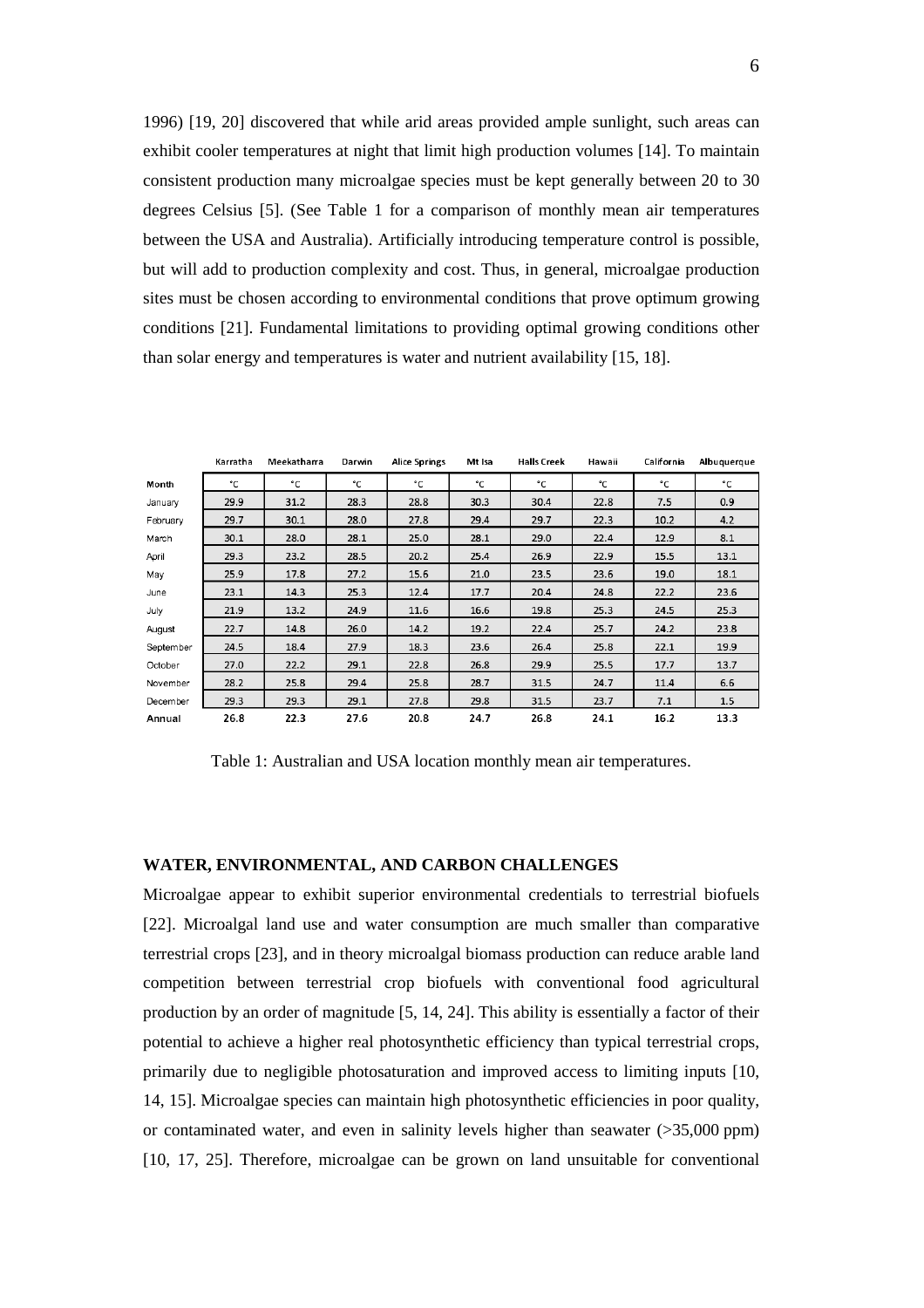agriculture [19] and expand the development possibilities in arid lands [13], or introduce new intensive production options [26].

While exhibiting excellent solar resources and high ambient temperatures, Australia is a very dry continent with little rainfall in the interior. Extensive microalgae pond production systems require large volumes of water. Evaporative losses can be very significant for microalgal ponds in dry regions, which limit their scope and scale when access to water is limited [5]. If groundwater sources are available for large-scale pond facilities in dry regions, the security of microalgal production increases, as heavy rainfall and low temperature events can often lead to the loss of microalgal pond cultures [10, 27]. An opportunity arises to utilise large volumes of excess mine water for microalgal production, and increasing freshwater and energy demand and corresponding decreases in supply quantity and quality is stimulating cross-disciplinary investment in the energywater nexus [12, 16, 28]. Most of the water supply for mine operations is used for dust suppression and processing, while the remainder is piped to controlled discharge points downstream. An average mining operation in WA generally extracts between 2 and 5 GL of groundwater annually [29]. Most borefields are designed to ensure sustainability of water flow, however, mine borefields are intended to lower the watertable for safe mining operations and extraction must exceed groundwater flows. Water use at the mine is often only around 5% of the available dewatered volume. The generally small seasonally active rivers available in Australia require significant storage volumes to create robust water supplies, and the growing demand from co-located industries other than mining is an appropriate post-treatment synergy in particular cases.

The growing Australian dryland salinity issues and increasing scarcity of freshwater is driving the expansion of new desalination capacity to supply more urban areas, but increasing in regional centres. Many groundwaters exhibit various levels of salinity, and whilst some microalgae are adaptable to salinity levels higher than seawater [25], saline minewater can also be conditioned to supply remote desalination technologies in Australia's regional interior, with the possibility of zero salty discharge from the mine. Hypersaline discharge from mining dewatering operations can have an impact on local physio-chemical and biological attributes [30], and trapping saline water in holding ponds and combining desalination with microalgal production may be a cheap means of reducing volumes of saline minewater pre and post discharge.

Despite such possibilities, large-scale commercial production is dependent on many factors including microalgal biology, cost of land, labour, energy, the nuances of the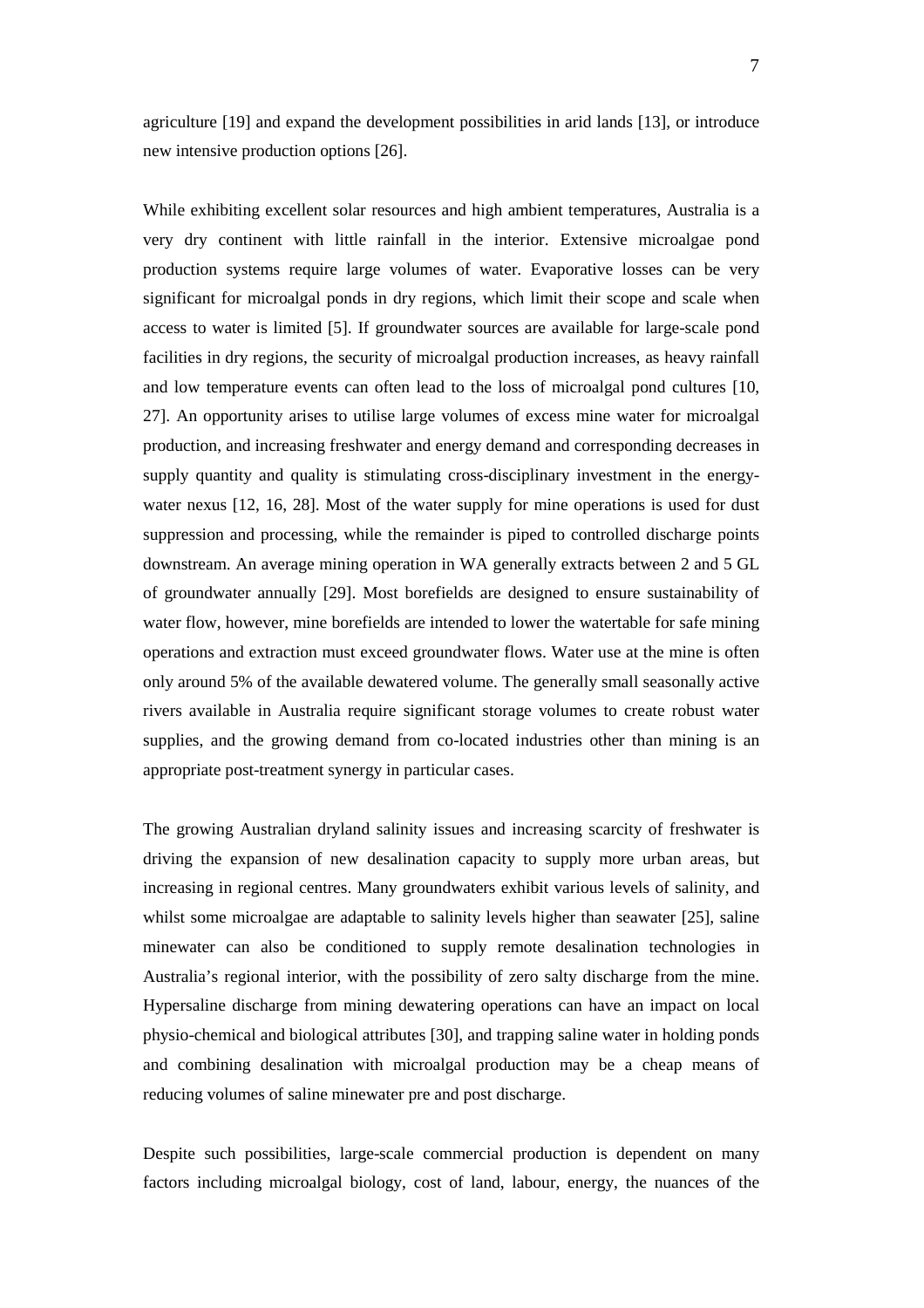environment, water, and available sources of microalgae nutrition [31]. Microalgal growth mediums must provide the inorganic elements that constitute the cell, including nitrogen (N), phosphorus  $(P^f)$ , iron (Fe) and in some cases silicon (Si). Generally, commercial fertilisers are used to supply these nutrients and are relatively inexpensive [5]. In areas where mine or regional agricultural wastewater supplies or runoff is high in nutrients, some contaminants, or salt concentrations, microalgal technology can be used to produce biofuels and potentially remediate some constituents that form a production input. Microalgae species are able to use animal wastes as a substrate for animal feedstock production [32] while reducing wastewater treatment costs [26, 33], or diverting nutrients by producing an organic fertiliser from microalgal biomass [22, 33]. Regional location of microalgal facilities can return around two-thirds of the microalgal production nutrient inputs to agricultural systems from microalgal effluents after the recovery of valuable components from microalgal cells [22].

An opportunity arises to integrate C sequestration with other industrial operations using microalgal technologies [17]. Microalgae cells are approximately 40% (generally  $\pm 15\%$ ) C by dry weight, and therefore can sequester  $CO<sub>2</sub>$  in their cells [6]. The  $CO<sub>2</sub>$  can be sourced from the atmosphere, soluble carbonate salts, industrial exhaust gasses, and other sources [34]. A requirement for large-scale cost-effective microalgae production is a point source of  $CO<sub>2</sub>$ , as the gas is required by microalgae continuously during daylight hours to maintain high production rates [5]. Microalgal biosequestration is comparable to forest biosequestration, although the process is not likely to appreciably reduce concentrations of greenhouse gasses from the atmosphere, but can increase C-use efficiency by capturing industrial operation point source emissions. An important factor in microalgal C capture from flue gasses is some microalgae species higher temperature range tolerance [34]. Some microalgae tolerate high temperatures which allow flue exhaust C capture without the need for cooling [34], although there is generally a need for heat exchangers and several other prerequisites for gas pre-processing (such as scrubbing, and pressurisation), in addition to relatively expensive emissions extraction from point source exhausts, pipeline construction, and pumping costs. While it is commonly stated that  $CO<sub>2</sub>$  is often abundantly available as a waste gas at zero cost, the reality is that  $CO<sub>2</sub>$ addition is simply another input cost to industrial-scale microalgae production.

 $\overline{a}$ 

<sup>&</sup>lt;sup>f</sup> Phosphorus nutrient inputs may become a key limiting factor in industrial-scale microalgal production in some regions with a limited P supply. This may also bring industrial-scale production in direct competition with conventional terrestrial food production.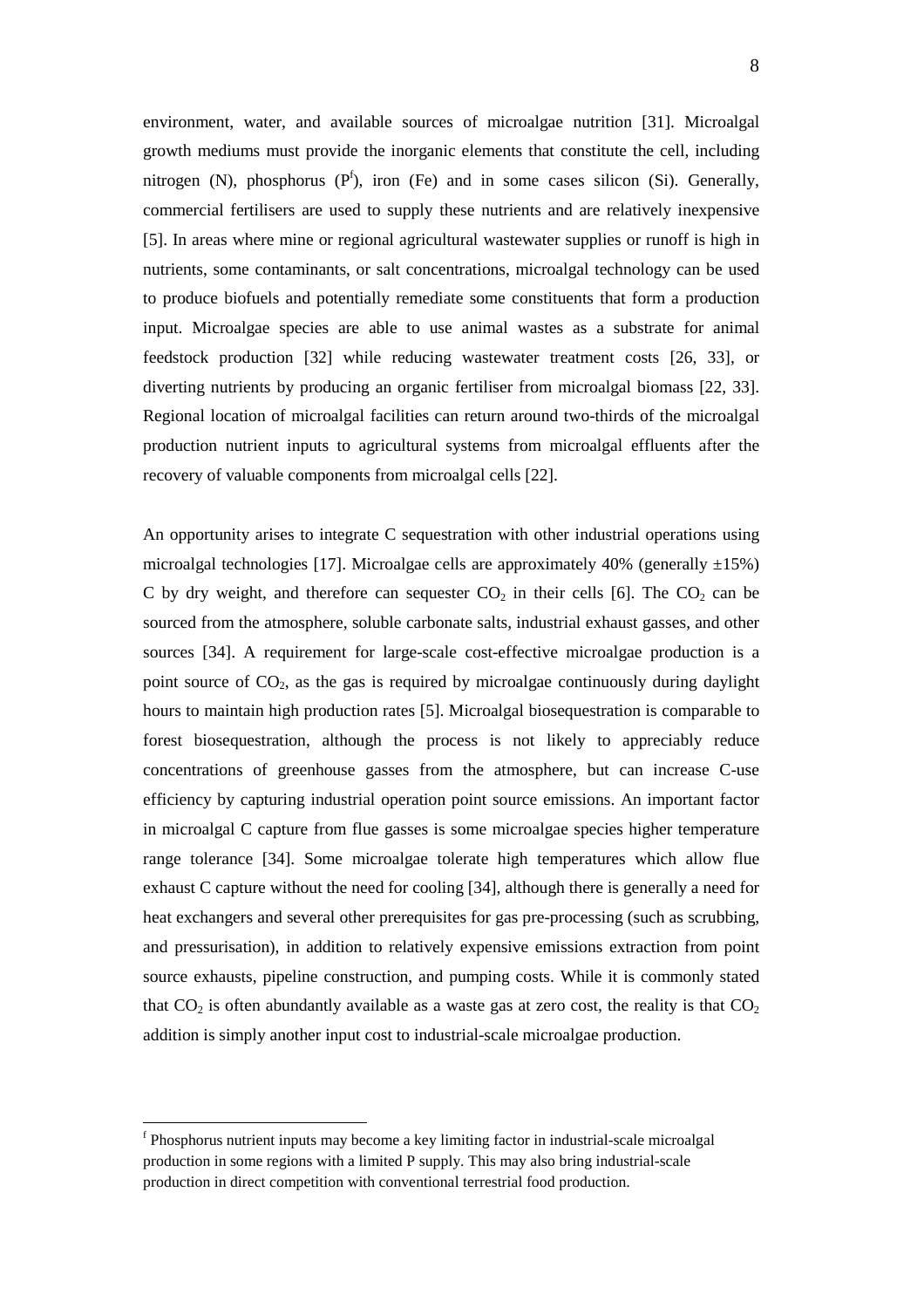#### **PRODUCTION TECHNOLOGIES**

Microalgae are either grown in open or closed systems [35], although most commercial microalgal production system today are open and relatively simple [31, 36]. The two primary competing technologies for commercial microalgae to date is open raceway ponds and closed PBRs [15]. The ability to control yield in PBRs are a significant advantage over ponds. However, there are practical, technical and economic reasons for the existence of two generic "open" and "closed" production methods.

Open ponds have relatively low capital requirements [5, 24], and the most commonly used open systems include natural water bodies, and constructed large shallow ponds, tanks, circular ponds, and raceway ponds [35]. Shallow ponds have medium capital and low operating costs, although exhibit low yields and variable reliability [21]. Raceway ponds are more expensive to build and operate than shallow ponds, but yields and production reliability are improved [21]. Pond productivity can be increased by modifying cell densities, temperatures, dissolved gas concentrations, and pH [18, 27]. Pond productivity decreases with poor mixing, and contamination by less productive microalgal species and organisms that consume microalgae [5, 24]. Microalgae that grow in highly selective environments (such as *Chlorella*, *Spiralina* and *Dunaliella*) remain relatively free of contamination by other microalgae and protozoa [8, 31, 35, 37], although species that do not have a selective advantage must be grown in closed systems [31]. Other limitations in open systems include poor solar utilisation, atmospheric  $CO<sub>2</sub>$ diffusion, large land area requirements, and evaporative losses [35]. Evaporative losses can limit their scope and scale when water is a scarce commodity [5], which often inversely proportional to excellent solar resources. While open pond microalgae production is relatively technically simple, it is not necessarily inexpensive due to variable capital, operational, and down-stream processing costs [8].

Closed PBRs contain microalgae in transparent piping systems, are relatively controllable, efficient, and resist contamination [15]. The ability to control environmental conditions offer significant advantages [5, 24], although PBRs located outdoors can still require significant environmental conditioning depending on prevailing weather conditions [35]. While generally more controllable, efficient, and resistant, PBRs have high capital and operating costs [8, 15, 31]. Therefore, volumetric biomass productivity needs to be much higher to offset such high costs [8], and PBR designs should cater for specific microalgal strains, the target product, geographical conditions, and overall economics [35]. Whilst closed systems can increase yield and quality over open-systems [37], most PBRs do not satisfy the Good Manufacturing Practice requirements for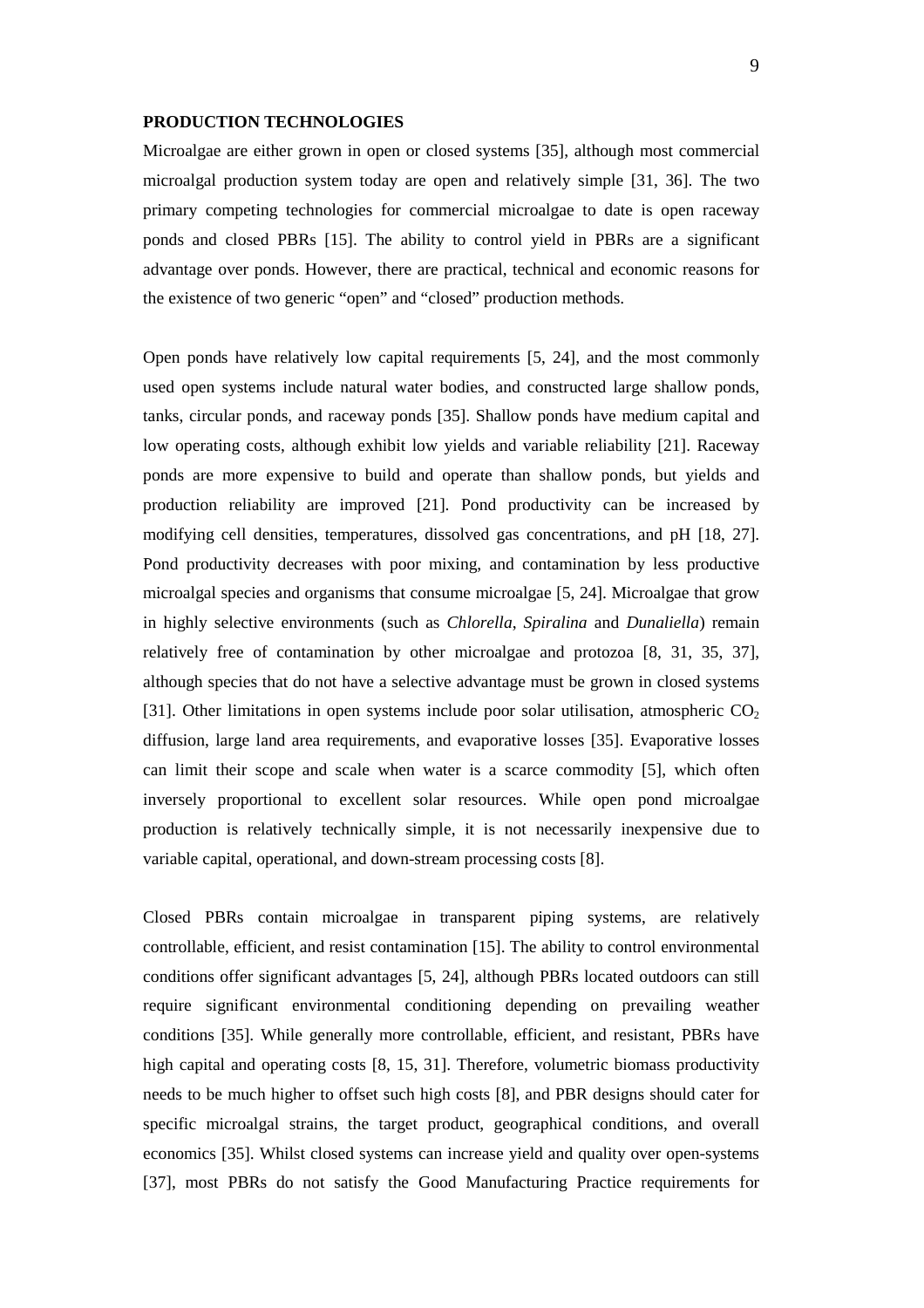pharmaceutical products [8]. Many high value microalgal products must be grown totally free of heavy metal or micro-organism contamination [31], and contamination of microalgal systems will increase the populations of less sought species [15]. Technical difficulties in sterilising some PBR designs negatively impact high value production [8] (such as pharmaceuticals), although these PBRs can still be an effective technology to produce fuels with limited contamination levels.

Higher oil microalgal strains generally grow slower than low oil strains, which when contamination occurs results in greater populations of low oil species [15]. This is more of a productivity concern than a safety issue when producing fuel precursors. However, depending on the economics of production and downstream processing, a range of PBR technologies may still be suitable for the production of various biofuels. Tubular PBRs have very high capital and operating costs, but are very reliable and can produce very high yields [21]. Similarly, algal fermenters are also very expensive to construct and operate, but produce very high yields and are very reliable [21]. These high yields and reliabilities may offset such high costs of these PBR technologies. However, few microalgae PBRs can effectively utilise solar energy by their relatively enclosed nature [35] and require additional light collection and distribution systems, in addition to the significant issues of mass transfer limiting the practicality of PBRs for large-scale production [35]. Therefore, major research and development activity is required to optimise PBRs for particular regions and products, and to date, there is great difficulty optimising production system scale-up. The industry is well aware that extrapolations from small operations are an unreliable predictor of larger system production and economic success [21].

Reducing microalgal biofuel production costs entails maximising lipid content and other biofuel precursors, increasing growth rates, and can include the development of multistage growth systems [7]. Hybrid technological approaches have been assessed by Huntley and Redalje (2006) in systems of up to 2 ha in the USA. This approach included production of high oil strain microalgae populations in ideal PBR conditions to be released into ponds to maximise oil production and maintain population densities. They found that hybrid cultivation systems can provide a continuous supply of high quality culture from PBRs into the larger open ponds, improving production security and cost [24]. Ponds are used to generate large volumes of biomass, and are often successfully used to introduce environmental stresses (commonly nutrient deficiencies) to decrease microalgal cell division and produce higher ratios of lipids after a period [14, 15]. However, an indication of the immaturity of the microalgae industry is the lack of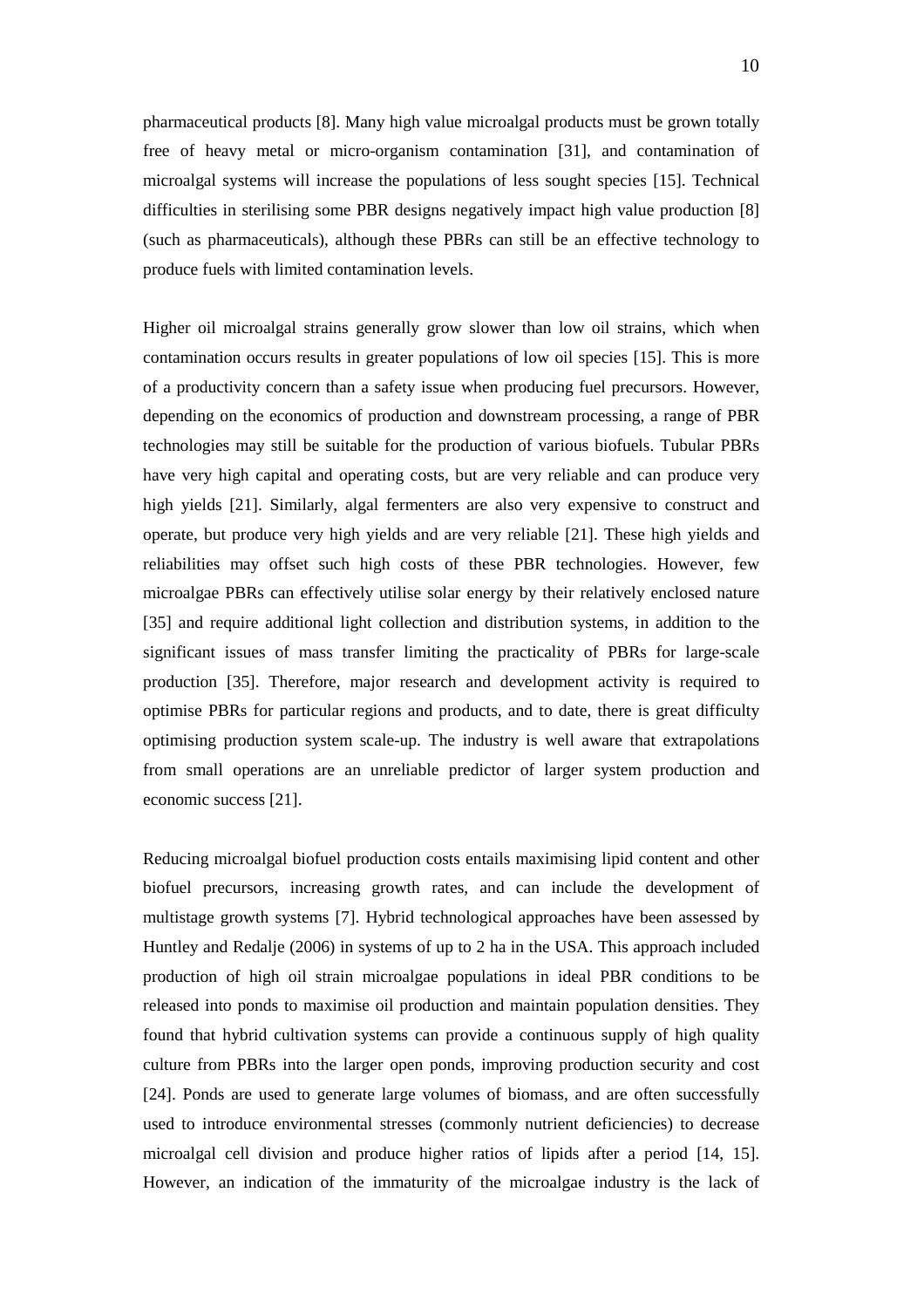convergence of production technologies. This mirrors the early years of other renewable energy conversion technologies, such as wind turbines, photovoltaics, and concentrated solar thermal developments. Continued investment in mass microalgae production will accelerate such scaling and optimised technology convergence. This will likely be towards various specialised designs reflecting the range and diversity of microalgae species and output products.

#### **PRODUCTION AND PROCESSING REQUIREMENTS**

A successful microalgal production biotechnology is heavily dependent on marrying the right microalga with the right conditions [32]. The DoE's ASP recognised that profitable commercialisation requires species and strain selection, metabolic manipulation, and also optimal cultivation specific to the strain [7]. Species characteristics (such as lipid productivity, ease of cultivation and harvesting requirements) are vital to the success of mass production facilities [18]. Species strain selection is governed by the technology used, the resource available, the natural environment, and the project objectives [18]. Long-term microalgae production and culture collection maintenance is a challenging task and requires frequent transfers, exposing species to contamination and genetic drift risks [20].

C capture, bioenergy, nutrient removal from wastewaters, and animal feed production from the remaining biomass, offers flexibility, although it introduces system complexity for production, harvesting, and processing [34, 38]. The recovery of microalgal biomass from the water is generally straightforward, and can be achieved by filtration, centrifugation, chemically, or other means. However it is the cost of algal recovery and processing which is the focus of research attention [5], as harvesting represents a significant operating and capital cost component of microalgal systems [21] and is generally half of total production costs [5].

Extraction and purification of microalgal component products may also be a significant cost, depending on the species, the product, the technology availability, and final use [21]. This area is in need of much investment to provide sufficient certainty of the final product quality for algal biofuels to compete with conventional mineral fuel and biofuels. The application of sophisticated screening and other processing techniques can introduce greater certainty of quality for parallel fuel, food, and pharmaceutical production [32], but will also add to system complexity and cost. A general aim is productivity maximisation to offset high capital costs of growth systems, harvesting, and processing [31]. The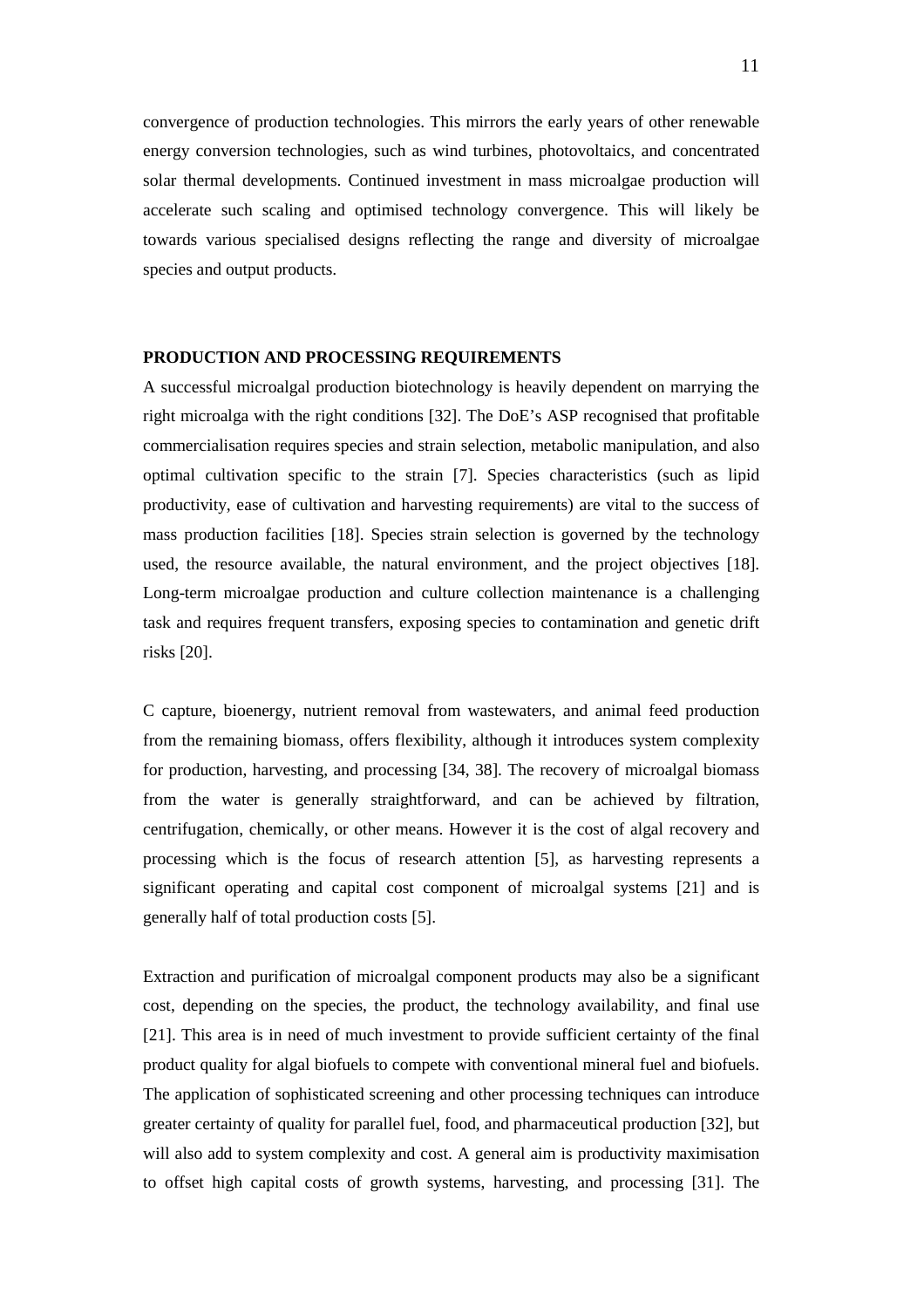reduction of very high total production supply chain costs is why integrated biorefineries are an perceived to be an attractive means to generate products from all available components of the microalgal biomass [5, 12]. In general for biodiesel production, the recovery of lipid and the ratio of unsaturated fatty acids increases with higher extraction temperature and pressure, although other products exhibit particular optimums for extraction [39]. Optimisation is required at almost every step of microalgal production to compete with existing substitutes.

## **ALGAL ENERGY DEVELOPMENTS**

Efficiency in the entire microalgal production chain in regional and remote areas is especially important due to the relative higher cost and limited access to many inputs at the industrial-scale level. The unique attributes of microalgae, Australia's emissions intensive industry, and Australian environmental conditions has lead to the world's largest purpose-built microalgal biofuel and high-protein stock feed facility project for flue gas C capture [40]. The facility developers, MBD Energy, have agreements to construct full-scale demonstration plants at three coal-fired power stations to biosequester  $CO<sub>2</sub>$  emissions at source [40, 41]. Once these three full-scale demonstrations are completed, there will be a greater certainty of conversion efficiency and costeffectiveness for coal-fired power stations. However, the ability of microalgae to capture C remains tied to the performance of the microalgae biomass production process. The work undertaken by Huntley and Redalje (2006) in the hybrid configuration obtained photosynthetic efficiencies of around 1% (over 700 GJ ha<sup>-1</sup> yr<sup>-1</sup>), which is typical of land crops [24]. The oil yield was roughly 60% of this output, producing over 11,000L ha<sup>-1</sup> yr<sup>-1</sup> [15, 24].

These efficiencies have now been surpassed by researchers in a joint project between Murdoch University in WA and the University of Adelaide that combines microalgal culture research, harvesting, extraction and biofuel production. Professor Borowitzka, the lead researcher from Murdoch University, has developed a system that produces over 25 t of microalgal oil (and sequestered 60 tCO<sub>2</sub>-e) per hectare per year, and has operated continuously for around 2 years at the time of writing. This advance has lead to the construction of a multi-million pilot plant in Karratha focussed towards expansion into the mining regions in northern WA. The project's international partners are Parry Neutraceuticals of India, and South China Institute of Technology. This development follows on the experience of Professor Borowitzka who was a leading member of the team which developed and commercialised the *Dunaliella salina* ß-carotene production at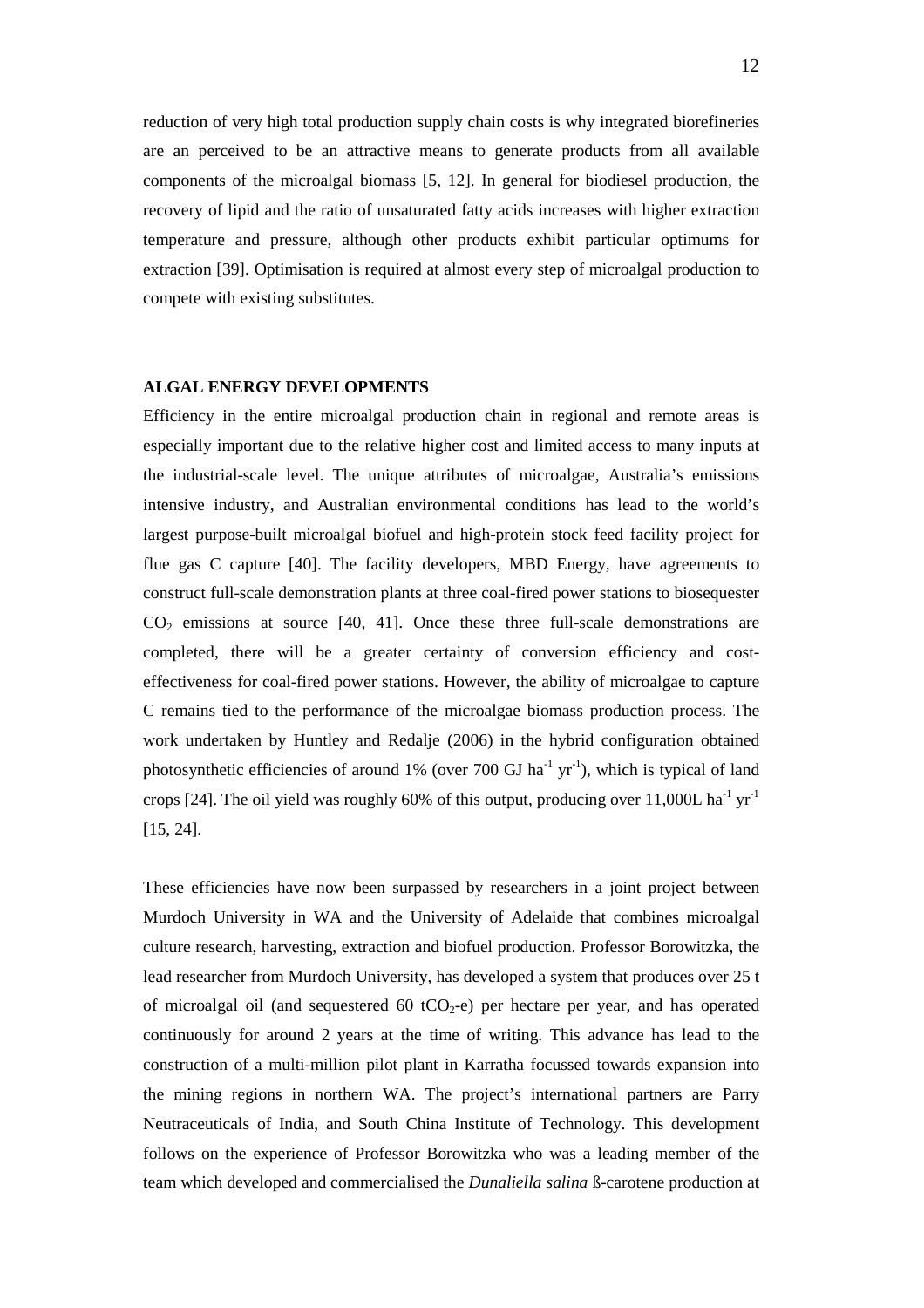Hutt Lagoon in WA. At around 750 ha of ponds, it is the largest commercial algae production plant in the world [42].

In addition to food supplements and C capture, microalgal biofuel production has diversified into a new diverse research area to produce a range renewable, C neutral, and biodegradable transport fuel, and for energy alternatives post processing [15]. Research on living microalgae and biocatalysing bacteria cooperation to produce renewable electricity in a PAMFC [9] is also a new field of endeavour for microalgae. Strik *et al.* (2008) achieved a photosynthetic efficiency of 6.3% and integrated microalgae and microbial fuel cell combinations, into a photosynthetic fuel cell [9]. In this system, microalgal photosynthesis produces chemical energy and electron production by electrochemically active bacteria at a graphite bioanode of a microbial fuel cell [9]. New options such as these are exciting developments, although it is a long way from a commercially competitive industrial-scale option, and in the development of microalgal bioenergy technology, it is clear that leveraging off existing commercial systems will pay dividends in initial investments.

#### **CURRENT COMMERCIAL ALGAE PRODUCTION AND VALUES**

Microalgae are the bottom of the food chain in all aquatic ecosystems and comprise the greatest abundance of plant biomass in aquatic environments [43]. There are an estimated 25,000 microalgae species, with only around 15 in current commercial production [21, 32] for established markets for microalgal products [44]. This almost untapped resource [6] produces an estimated 5000 t of biomass each year, which is valued at almost USD1.5 billion annually [7, 32]. There are around 110 commercial producers of microalgae in the Asia-Pacific region alone, most of which are in Asia [32]. However, the second largest global microalgal production facility (after Hutt Lagoon in Western Australia), is operated by Earthrise Nutritionals in Hawaii. They produce microalgal food supplements in the USA with 44 ha of pond surface area. Macroalgal products are traditional foods in many cultures and their consumption continues to expand [39, 45]. The Chinese used microalgae 2000 years ago as a food source in times of famine [36], and these complex interplays of health, social, environmental, and economic concerns are driving algal research to this day [46].

Integrated industrial microalgal production offers multiple commercial development options [44]. Commercial microalgae production to date has produced human food, nonhuman food, neutraceuticals, fertiliser, ecological applications, and many other valuable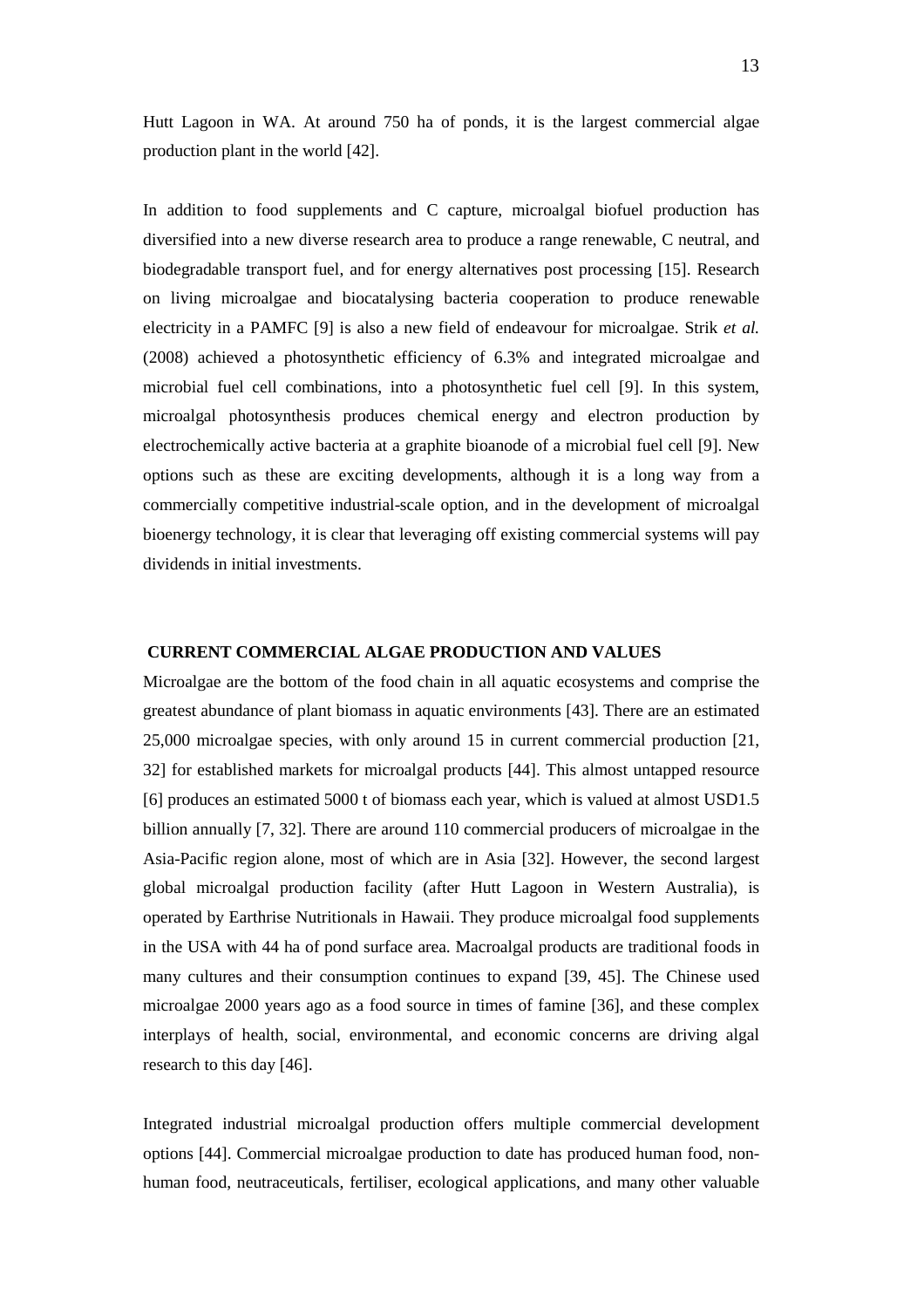substances [6, 47]. The most commercially produced microalgae are marketed as human health foods [32, 48, 49], although the range of current and future potential products is enormous. Microalgae produce vitamins [8, 21, 32], minerals [8, 21, 49], proteins [10, 21, 32, 49], fats [7, 10, 21, 47, 49], sugars [10, 17, 21, 49], antioxidants [6, 45], cosmetics [32, 36, 47], pharmaceuticals [6, 21, 32, 47, 48], soil conditioners [32], biomass [21, 32], biochemicals [6, 32, 47, 49], bioactive neutraceuticals [6, 8, 21, 32, 49-52], biofertilisers [22, 32], natural dyes and colours [6, 10, 36], in addition to animal feeds [8, 36, 53]. Some microalgae also produce useful carotenoids [21, 47], phycobilins [21], polyketides [47], mycosporine-like amino acids [47], glycerol [21], steroids [47], tocopherol [21], lectins [47], astaxanthin [21], canthaxanthin [21], functional sulphated polysaccharides [21, 47, 49], zeaxanthin, [49], halogenated compounds [47], and some toxins [47]. Many of these products can be produced in either fresh or saltwater [10]. Production diversity add flexibility, but requires robust pre-and-post-treatment, and precise system control [34, 38]. High value microalgae products have the greatest economic potential in the short term [21] and may effectively subsidise the production of microalgal bioenergy, as the remaining biomass is essentially a waste product of manufacture.

Microalgae are a promising source of new products and applications [6]. A growing number of consumers prefer natural origins of food products [39], and microalgal foods (such as long chain omega-3 fatty acids) are safe and bio-available for human consumption [54]. Food fortification with microalgae products are potentially cheaper and safer supplies of fatty acids than conventional sources [55]. Microalgal oils are also able to be consumed by vegetarians as they are considered plant sources, and can eliminate some concerns about potential fish product contaminants [55]. In terms of animal feed, microalgal supplements at particular doses increase aquacultural fish feed efficiency and weight gain against control diets [53]. Microalgal products have also successfully suppressed rumen methanogenesis without depressing overall rumen fermentation, although more research is required to determine wide-scale application [50, 51]. Some microalgae thrive in extreme environments and many extremophile microalgae contain unusual metabolites and enzymes [6]. Some microalgae products exhibit antiviral, antimicrobial, antifungal, cytotoxic, and antihelmintic properties [6], in addition to having potential as a substrate for modulating activity of multidrug resistance (MDR) transporters in marine bivalves (such as mussels) [56]. Alternative microalgal applications include nitrogen fixation in rice cultivation, and erosion process suppression from assisted surface solidification in arid regions [6]. A common commercial horticultural use of algae is also to stimulate plant germination, flowering, and as a stem and leaf growth promotent [6]. Microalgae can also be used as a sensitive bioindicators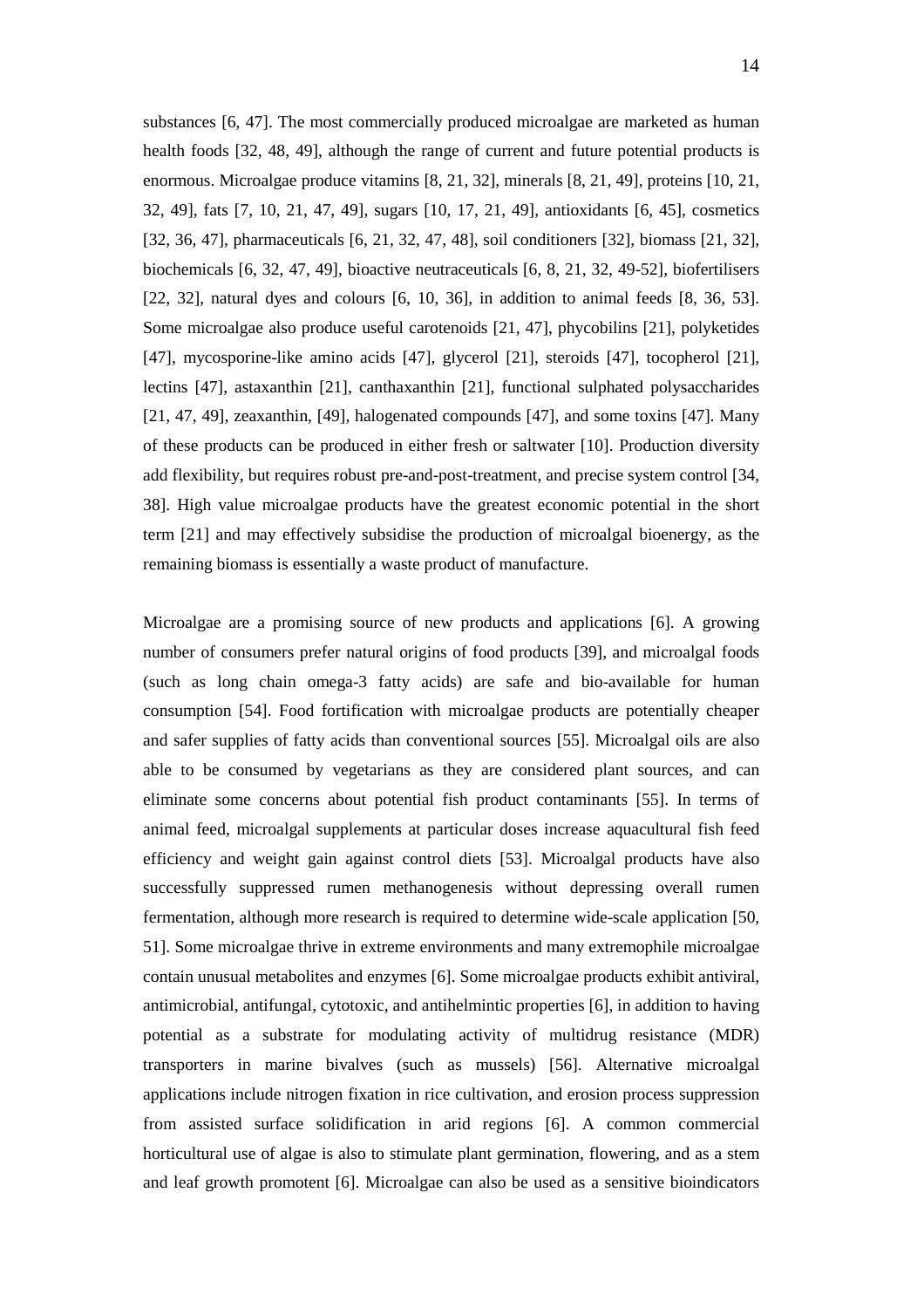for lipophilic organic contaminants to detect the presence of pharmaceutical and personal care products in wastewater treatment plants [43].

The pursuit commercial algae production and expansion of new industries (such as advanced neutraceutical, protein therapeutic, and biofuels) merit further microalgae crossdisciplinary research and development [7]. It is likely that the combination of continued technical innovation and market demand will ensure major advances and expansion of microalgal products, uses [13, 47], and production technologies [13]. Whilst many of these products and synergies are divorced from the current mining and resource industries in the remote and arid areas, the industrial-scale supply chains inputs will require exploration of suitable locations to develop a secure and cost-effective system with robust production benefits. A key limitation to cost-effective industrial-scale microalgal production is likely to become land and water resources and relevant supply chain synergies between points of production and consumption.

## **CONCLUSION**

Microalgal technology can integrate C capture, bioenergy, animal feed production, and wastewater nutrient removal (etc.), to add production output flexibility [34, 38] for a regionally customised production system. Harnessing the unique attributes of microalgal for industrial-scale biofuel production to achieve the important ecological, commercial, and energy security goals of early terrestrial biofuel aspirations will require a shared repository of detailed research and technical knowledge spanning many research portfolios. Cross-collaboration is an imperative to provide production certainty and expand algal applications into new areas [57]. Fundamentally, microalgae energy production systems will need to be able to compete with existing production systems commercially [36]. This includes conventional mineral oil and gas, coal, agricultural biofuels, and many other substances microalgal products may compete against. As many laboratory-scale PBRs and open systems are unsuccessfully scaled up due to difficulties in maintaining light, temperature, energy efficient mixing and mass transfers [35], these engineering concerns requiring research, development, and extension investment. Therefore, considerable work is required before commercialisation and integration of microalgae bioenergy products before algae can effectively and reliably compete with conventional energy sources required at the resource project level. In the meantime, existing high-value products may provide some options for parallel development to offset some risk and production costs for particular microalgal species [35].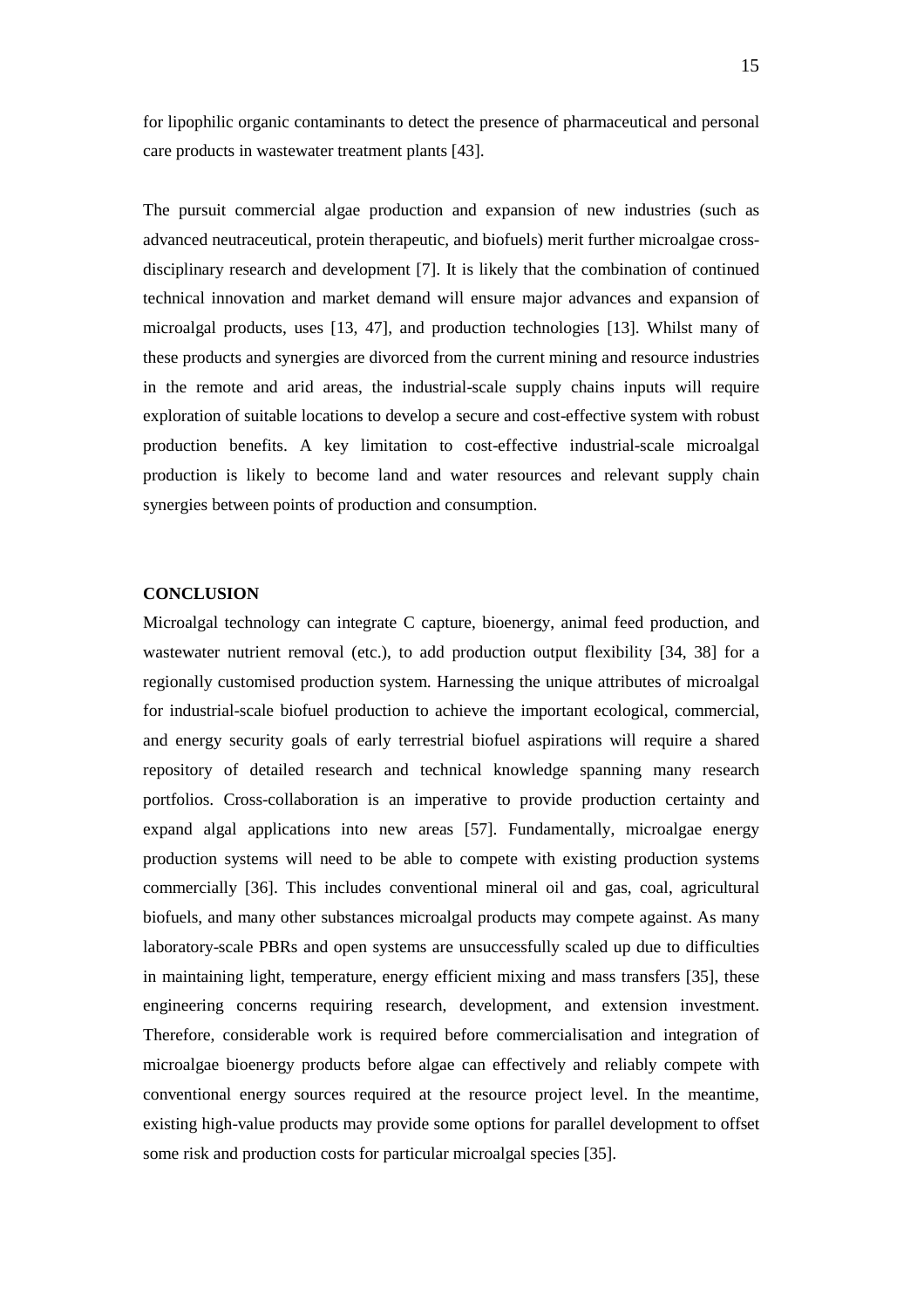## **ACKNOWLEDGEMENTS**

A big thanks to Julia, Navid, Michael, David, Tim, and Scott, for the time and information to make this work possible.

## **REFERENCES**

- 1 Government of Western Australia and Department of Mines and Petroleum. 2009. Western Australian mineral and petroleum statistics digest 2008-09. Perth, Western Australia.
- 2 McHenry, M P. 2009. Policy options when giving negative externalities market value: Clean energy policymaking and restructuring the Western Australian energy sector. Energy Policy 37, 1423-1431.
- 3 Centre for International Economics. 2007. Western Australia biofuels taskforce report: Appendix 4 - the economics of biofuels for Western Australia. The Department of Industry and Resources, Canberra.
- 4 Australian Institute of Petroleum. 2009. Weekly diesel prices report week ending 6 December 2009. http://www.aip.com.au/pricing/facts/Weekly\_Diesel\_Prices\_Report.htm.
- 5 Chisti, Y. 2007. Biodiesel from microalgae. Biotechnology Advances 25, 294- 306.
- 6 Pulz, O and Gross, W. 2004. Valuable products from biotechnology of microalgae. Applied Microbiology and Biotechnology 65, 635-648.
- 7 Rosenberg, J N, Oyler, G A, Wilkinson, L, and Betenbaugh, M J. 2008. A green light for engineered algae: redirecting metabolism to fuel a biotechnology revolution. Current Opinion in Biotechnology 19, 430-436.
- 8 Lee, Y-K. 2001. Microalgal mass culture systems and methods: their limitation and potential. Journal of Applied Phycology 13, 307-315.
- 9 Strik, D P B T B, Terlouw, H, Hamelers, H V M, and Buisman, C J N. 2008. Renewable sustainable biocatalyzed electricity production in a photosynthetic algal microbial fuel cell (PAMFC). Applied Microbiology and Biotechnology 81, 659-668.
- 10 Amin, S. 2009. Review on biofuel oil and gas production processes from microalgae. Energy Conversion and Management 50, 1834-1840.
- 11 Demirbas, A. 2009. Thermochemical conversion of mosses and algae to gaseous products. Energy Sources 31, 746-753.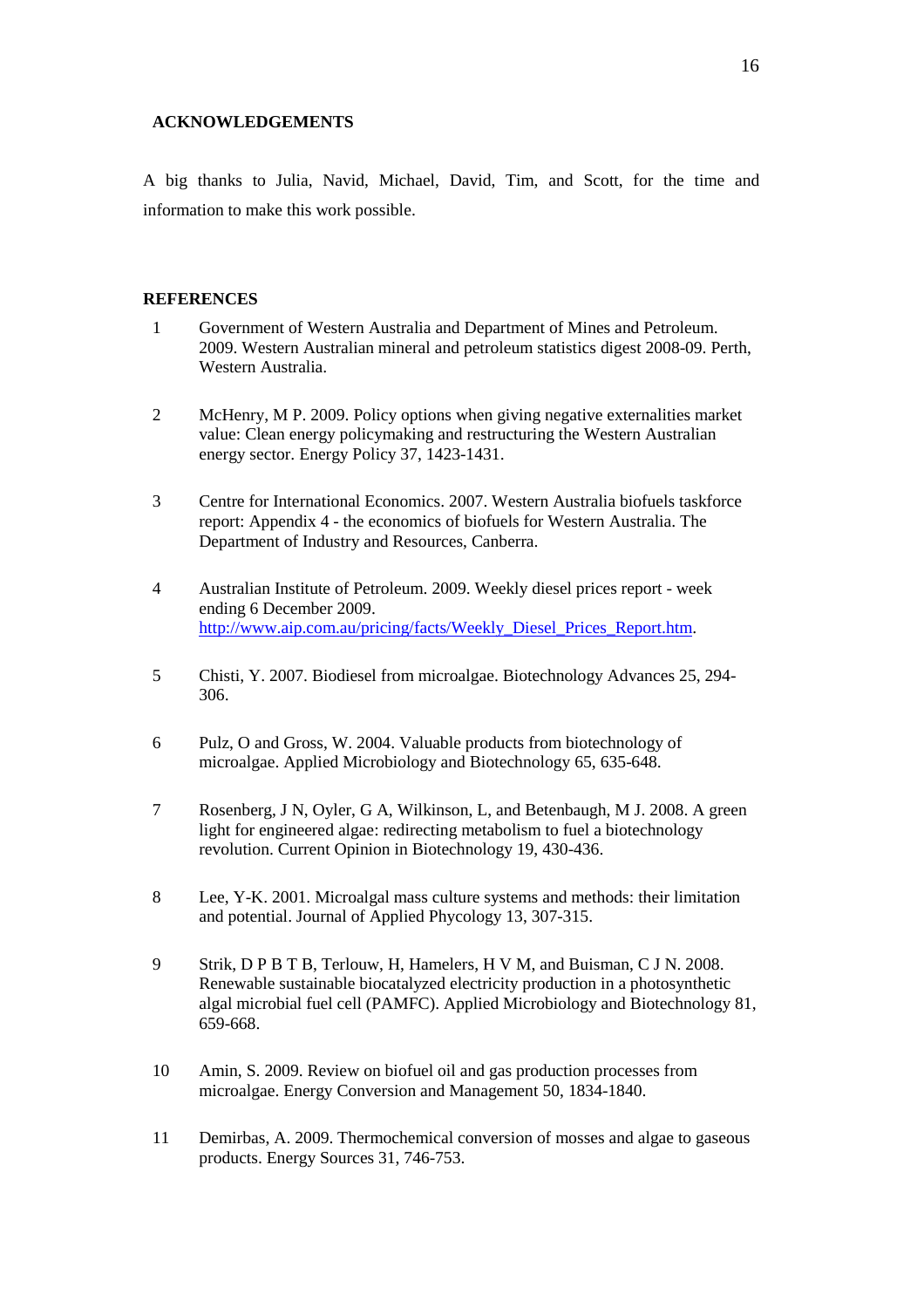- 12 Wyman, C E and Goodman, B J. 1993. Biotechnology for production of fuels, chemicals, and materials from biomass. Applied Biochemistry and Biotechnology 39 (40), 41-59.
- 13 Hankamer, B, Lehr, F, Rupprecht, J, Mussgnug, J H, Posten, C, and Kruse, O. 2007. Photosynthetic biomass and H2 production by green algae: from bioengineering to bioreactor scale-up. Physiologia Plantarum 131, 10-21.
- 14 Sheehan, J, Dunahay, T, Benemann, J, and Roessler, P. 1998. A look back at the US Department of Energy's Aquatic Species Program - biodiesel from algae. National Renewable Energy Laboratory, Golden, USA.
- 15 Vasudevan, P T and Briggs, M. 2008. Biodiesel production current state of the art and challenges. Journal of Industrial Microbiology and Biotechnology 35, 421-430.
- 16 Xiong, W, Li, X, Xiang, J, and Wu, Q. 2008. High-density fermentation of microalga *Chlorella protothecoides* in bioreactor for microbio-diesel production. Applied Microbiology and Biotechnology 78, 29-36.
- 17 Beer, L L, Boyd, E S, Peteres, J W, and Posewitz, M C. 2009. Engineering algae for biohydrogen and biofuel production. Current Opinion in Biotechnology 20, 264-271.
- 18 Griffiths, M J and Harrison, S T L. 2009. Lipid productivity as a key characteristic for choosing algal species for biodiesel production. Applied Microbiology and Biotechnology 21, 493-507.
- 19 Gross, M. 2007. Algal biofuel hopes. Current Biology 18 (2), R46-R47.
- 20 Knoshaug, E P, Sestric, R, Jarvis, E, Chou, Y-C, Pienkos, P T, and Darzins, A. 2009. Current status of the Department of Energy's Aquatic Species Program lipid-focused algae collection. National Renewable Energy Laboratory, Golden, Colorado.
- 21 Borowitzka, M. 1992. Algal biotechnology products and processes matching science and economics. Journal of Applied Phycology 4, 267-279.
- 22 Chisti, Y. 2008. Response to Reijnders: do biofuels from microalgae beat biofuels from terrestrial plants? Trends in Biotechnology 26 (7), 351-352.
- 23 Dinh, L T T, Guo, Y, and Mannan, M S. 2009. Sustainability evaluation of biodiesel production using multicriteria decision-making. Environmental Progress & Sustainable Energy 28 (1), 38-46.
- 24 Huntley, M E and Redalje, D G. 2006. CO2 mitigation and renewable oil from photosynthetic microbes: a new appraisal. Mitigation and Adaptation Strategies for Global Change 12, 573-608.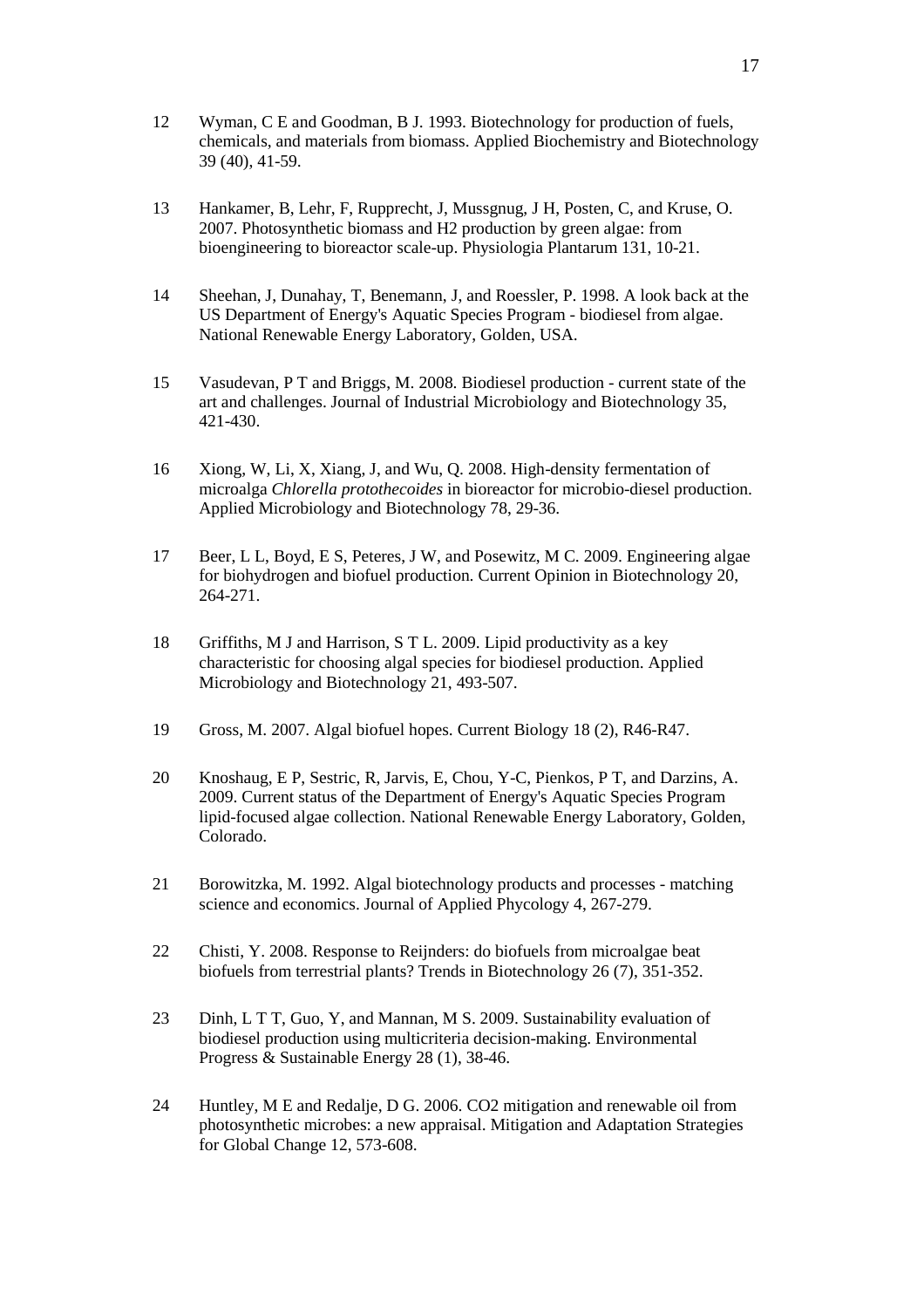- 25 Hightower, M. 2009. Energy and water issues and challenges completing the energy sustainability puzzle. Presented at REUSE 09, Brisbane, Australia. Sandia National Laboratories, New Mexico, USA
- 26 Cantrell, K B, Ducey, T, Ro, K S, and Hunt, P G. 2008. Livestock water-tobioenergy generation opportunities. Bioresource Technology 99 (7941-7953).
- 27 Moheimani, N R and Borowitzka, M. 2006. Limits to productivity of the alga *Pleurochrysis carterae* (Haptopphyta) grown in outdoor raceway ponds. Biotechnology and Bioengineering 96 (1), 27-36.
- 28 Charcosset, C. 2009. A review of membrane processes and renewable energies for desalination. Desalination 245, 214-231.
- 29 Van Vreeswyk, A M E, Payne, A L, Leighton, KA, and Hennig, P. 2004. Technical Bulletin No 92 - An inventory and condition survey of the Pilbara region, Western Australia Department of Agriculture, Perth, Western Australia.
- 30 Gregory, S J, Ward, J, John, J, and 2009. Changes in the chemistry and biota of Lake Carey: a large salt lake impacted by hypersaline discharge from mining operations in Western Australia. Hydrobiologia 626, 53-66.
- 31 Borowitzka, M. 1999. Commercial production of microalgae: ponds, tanks, tubes and fermenters. Journal of Biotechnology 70, 313-321.
- 32 Raja, R, Hemaiswarya, S, Ashok Kumar, N, Sridar, S, and Rengasamy, R. 2008. A perspective on the biotechnological potential of microalgae. Critical Reviews in Microbiology 34, 77-88.
- 33 Avino, P, Carconi, P L, Lepore, L, and Moauro, A. 2000. Nutritional and environmental properties of algal products used in healthy diet by INAA and ICP-AES. Journal of Radioanalytical and Nuclear Chemistry 244 (1), 247-252.
- 34 Wang, B, Li, Y, Wu, N, and Q, Lan C. 2008. CO2 bio-mitigation using microalgae. Applied Microbiology and Biotechnology 79, 707-718.
- 35 Ugwu, C U, Aoyagi, H, and Uchiyama, H. 2008. Photobioreactors for mass cultivation of algae. Bioresource Technology 99, 4021-4028.
- 36 Spolaore, P, Joannis-Cassan, C, Duran, E, and Isambert, A. 2006. Commercial applications of microalgae. Journal of Bioscience and Bioengineering 101 (2), 87-96.
- 37 Zhu, Y-H and Jiang, J-G. 2008. Continuous cultivation of *Dunaliella salina* in photobioreactor for the production of b-carotene. European Food Research and Technology 227, 953-959.
- 38 Schneider, D. 2006. Grow your own? http://www.americanscientist.org/issues/pub/grow-your-own.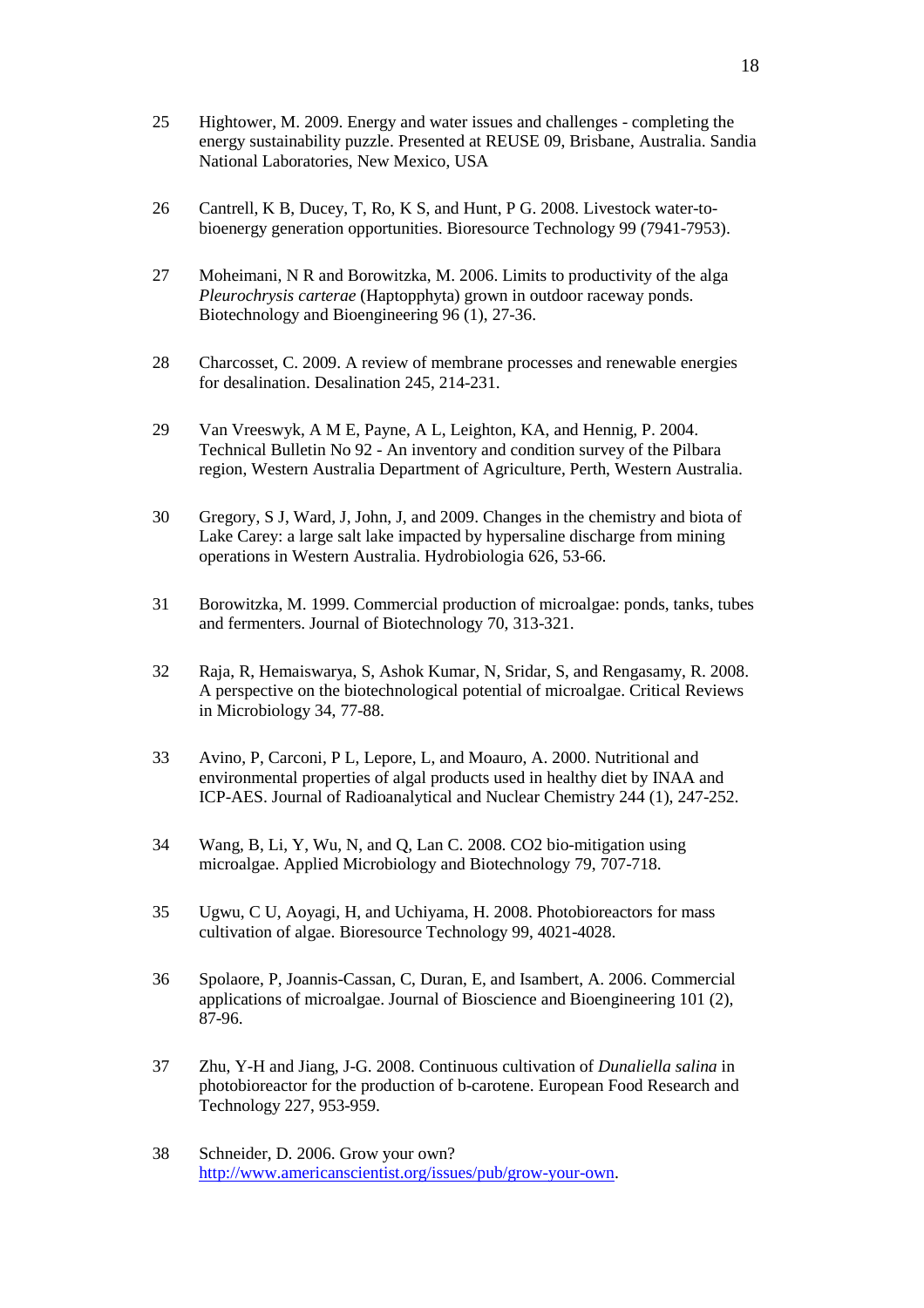- 39 Herrero, M, Cifuentes, A, and Ibanez, E. 2006. Sub- and supercritical fluid extraction of functional ingredients form different natural sources: plants, foodby-products, algae and microalgae. a review. Food Chemistry 98, 136-148.
- 40 Chan, Y. 2009. Australia to launch "worlds largest" green slime facility. http://www.businessgreen.com/business-green/news/2253115/mbd-energylaunch-world-largest.
- 41 MBD Energy Ltd. 2009. Homepage building commercially and environmentally sustainable solutions to carbon capture and storage. http://www.mbdenergy.com.
- 42 Coogan, M A, Edziyie, R E, La Point, T W, and Venables, B J. 2007. Algal bioaccumulation of triclocarban, triclosan, and methyl-triclosan in a North Texas wastewater treatment plant receiving stream. Chemosphere 67, 1911-1918.
- 43 Skjanes, K, Lindblad, P, and Muller, J. 2007. BioCO2 a multidisciplinary, biological approach using solar energy to capture CO2 while producing H2 and high value products. Biomolecular Engineering 24, 405-413.
- 44 Kuda, T, Tsunekawa, M, Goto, H, and Araki, Y. 2005. Antioxidant properties of four edible algae harvested in the Noto Peninsula, Japan. Journal of Food Composition and Analysis 18, 625-633.
- 45 Jensen, A. 1993. Present and future needs for algae and algal products. Hydrobiologia 260 (261), 15-23.
- 46 Cardozo, K H M, Guaratini, T, Barros, M P, Falcao, V R, Tonon, A P, Lopes, N P, Campos, S, Torres, M A, Souza, A O, Colepicolo, P, and Pinto, E. 2007. Metabolites from algae with economical impact. Comparative Biochemistry and Physiology, Part C 146, 60-78.
- 47 Sabra, W, Zeng, A P, and Deckwer, W D. 2001. Bacterial alginate : physiology, product quality and process aspects. Applied Microbiology and Biotechnology 56, 315-325.
- 48 Dvir, I, Stark, A H, Chayoth, R, Madar, Z, and Arad, S M. 2009. Hypocholesterolemic effects of nutraceuticals produced from the red microalga *Porphyridium* sp in rates. Nutrients 1, 156-167.
- 49 Fievez, V, Boeckaert, C, Vlaeminck, B, Mestdagh, J, and Demeyer, D. 2007. In vitro examination of DHA-edible micro-algae 2. Effect on rumen methane production and apparent degradability of hay. Animal Feed Science and Technology 136, 80-95.
- 50 Bozic, A K, Anderson, R C, Carstens, G E, Ricke, S C, Callaway, T R, Yokoyama, M T, Wang, J K, and Nisbet, D J. 2009. Effects of the methaneinhibitors nitrate, nitroethane, lauric acid, Lauricidin and the Hawaiian marine algae *Chaetoceros* on ruminal fermentation in vitro. Bioresource Technology 100, 4017-4025.